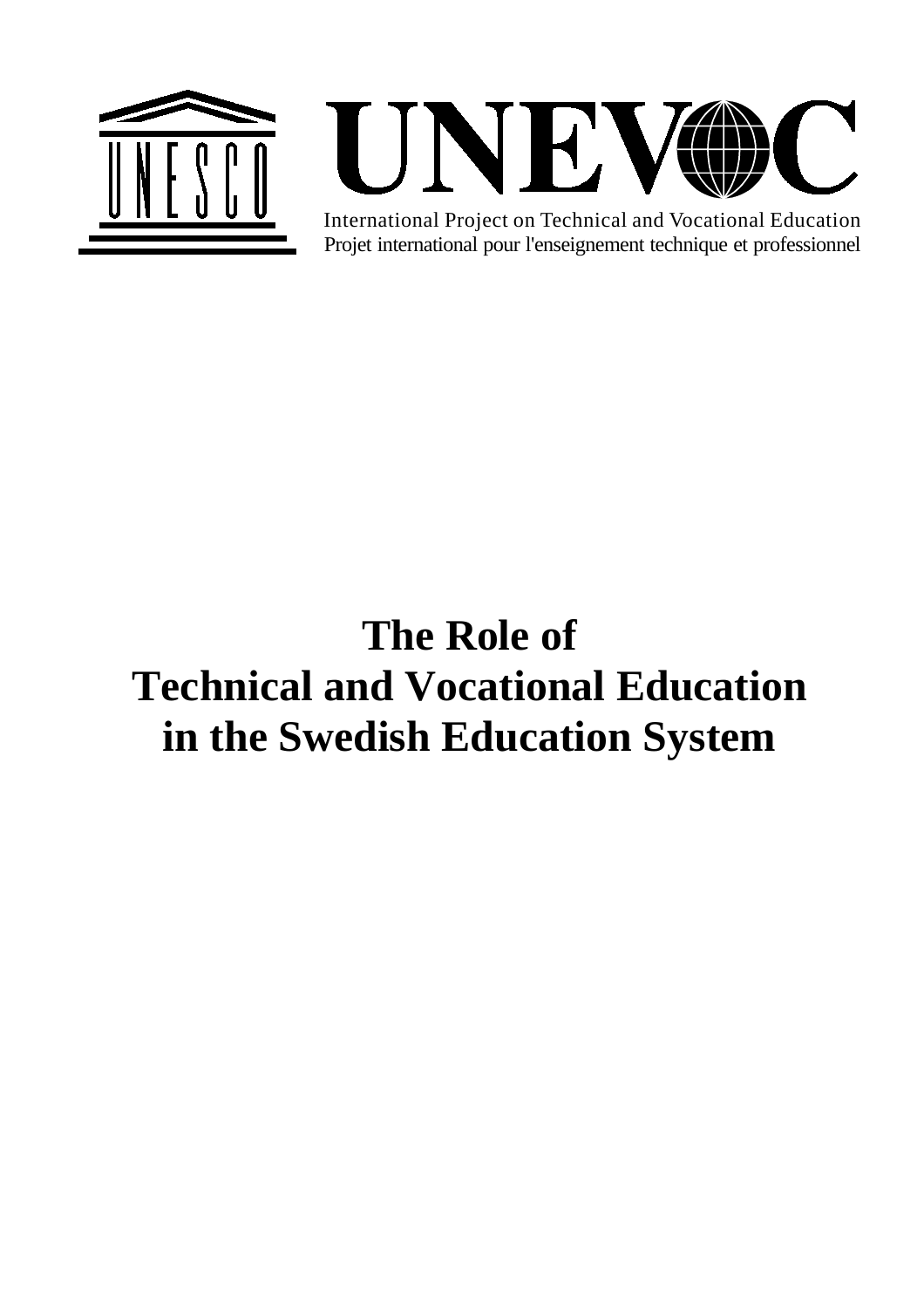The International Project on Technical and Vocational Education (UNEVOC) is a project of the United Nations Educational, Scientific and Cultural Organization (UNESCO). Its purpose is to contribute to the development and improvement of technical and vocational education in Member States.

UNEVOC works in *three programme areas:*

*Programme Area A* deals with the international exchange of experience and the promotion of studies on policy issues. It is devoted to *system development* in technical and vocational education.

*Programme Area B* is devoted to strengthening national research and development capabilities, that is to the development of *infrastructures*.

*Programme Area C* concerns access to data bases and documentation in its broadest sense, in other words, with *information and communication*.

The basic concept behind *Programme Area A* is to *enhance the role and status of technical and vocational education* within national education systems.

UNESCO held a consultation in 1993 with experts from different regions of the world in order to identify some of the factors which determine *role and status of technical and vocational education*. Based on the findings, a series of case studies has been initiated on the relevance of these factors within given national education systems.

The present study on "The Role of Technical and Vocational Education in the Swedish Education System" has been prepared in this context.

The study was prepared by Nils FRIBERG (Executive Director), Björn CARNSTAM (International Coordinator) and Louise HENRY (Assistant) of THE EDUCATION CENTRE OF KRISTIANSTAD, Sweden, in 1994.

This print version has been prepared at the UNEVOC Implementation Unit  $\bullet$  Fehrbelliner Platz 3  $\bullet$  10707 Berlin  $\bullet$  Germany Fax  $[+49]$  (30) 86 49 15 41 • E-Mail: info@unevoc.de • Web: www.unevoc.de

#### © UNESCO 1995

Date of this reprint: 30 January 1999

Document Nr. ED/IUG/002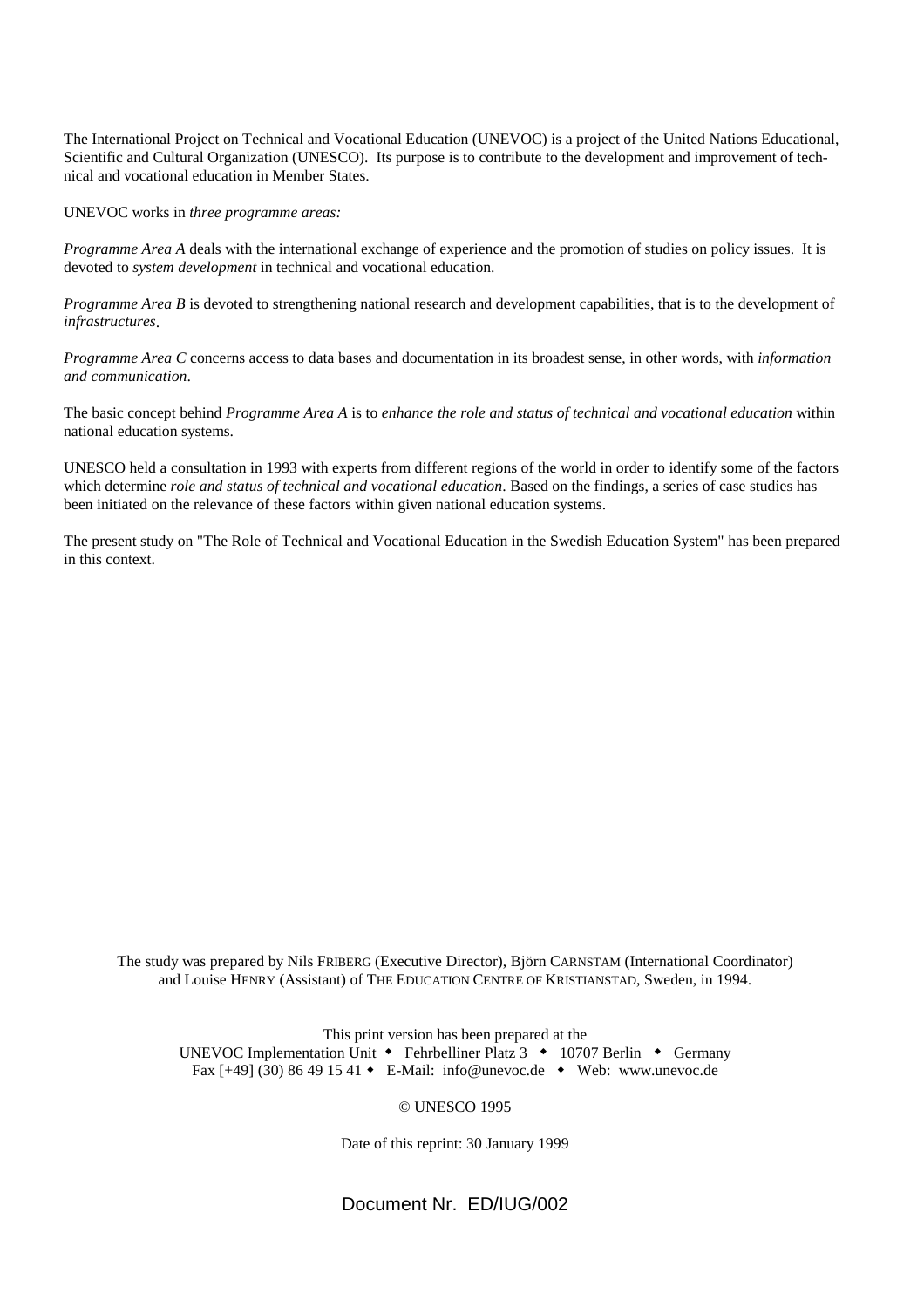# **The Role of Technical and Vocational Education in the Swedish Education System**

# **Table of Contents**

| $\mathbf{1}$    |                                                                       |  |
|-----------------|-----------------------------------------------------------------------|--|
| $\overline{2}$  |                                                                       |  |
| 3               |                                                                       |  |
| $\overline{4}$  |                                                                       |  |
| 5               |                                                                       |  |
| 6               |                                                                       |  |
| $7\overline{ }$ |                                                                       |  |
| 8               | Entrepreneurial Orientation and Technical and Vocational Education 16 |  |
| 9               |                                                                       |  |
|                 |                                                                       |  |
|                 |                                                                       |  |
|                 |                                                                       |  |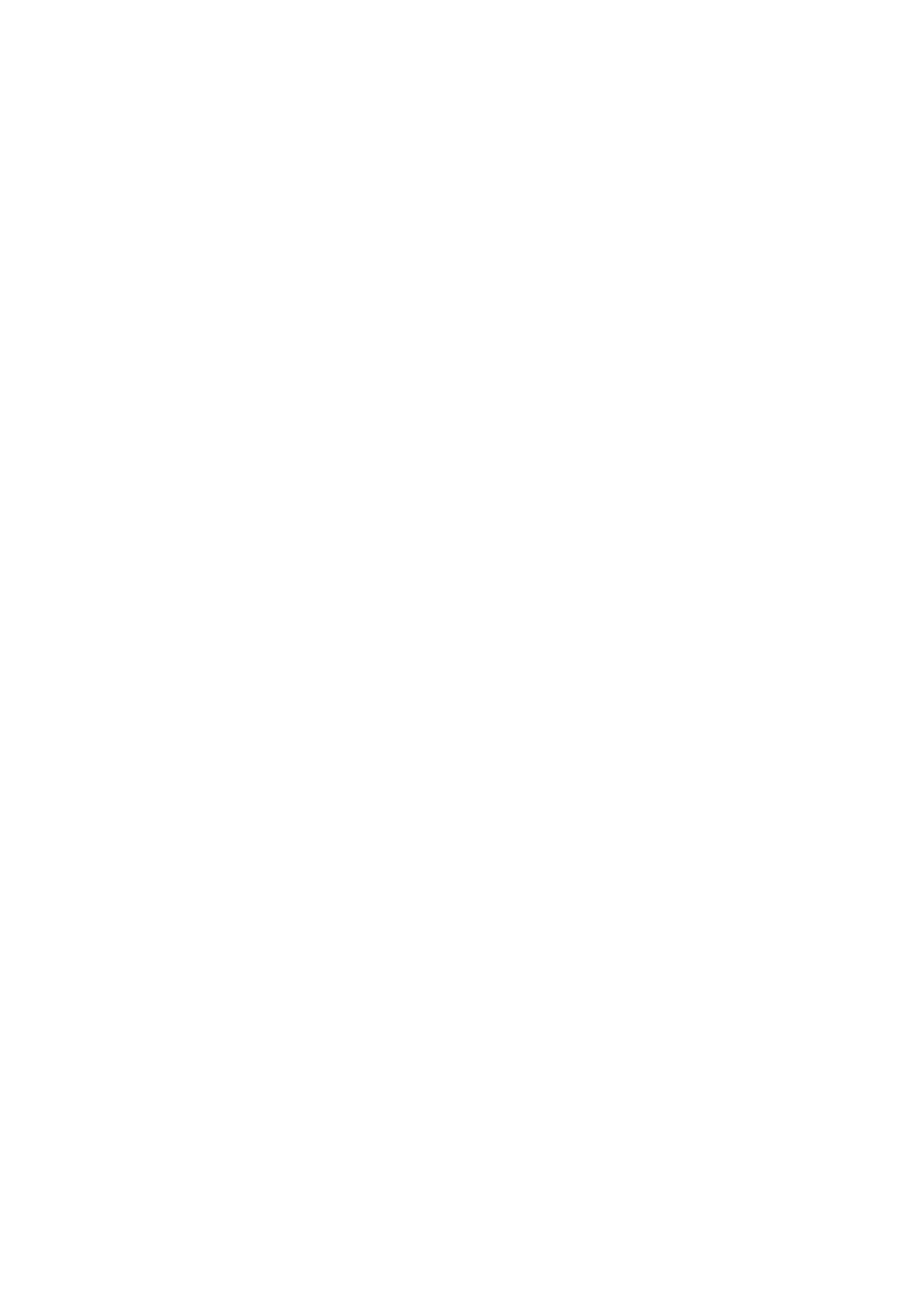# **Summary**

In Sweden, technical and vocational education is totally integrated into the national school system and as such cannot be taken out and examined completely on its own. Labour market policy and education policy often go hand in hand but must not be seen as interchangeable. Technical and vocational education has the complex task of combining flexibility to solve difficult problems of different levels of urgency, at worst in a labour market changing month-by-month, as well as being an integral part of the country's education policy that must have long-range vision and strategies for maintaining and improving a country's wealth. Here, the term wealth refers to something much more than simply the concept of what can be measured in terms of material possessions.

Internationalization, the revolution in information and communications systems, and rapid and sometimes stunning technological change have influenced all groups, levels and aspects of Swedish society. Consequently, these three major factors are of the utmost importance in the reasoning behind the creation and implementation of a successful educational system, of which technical and vocational education is a fundamental element. At the beginning of the 90s, Sweden's position was weakened since its labour force was not as well educated as that of other industrial nations in the West.

Today, in 1994, Swedish education and especially technical and vocational education, is in a state of transition. A major reform was initiated in 1992, the Upper Secondary School Reform 1992. By the school year 1995/96, students will be admitted only to the new national programmes as specified by this reform. The effects of this reform are farreaching in that the Reform impacts all aspects of technical and vocational education and general/ theoretical education in youth upper secondary education and in municipal adult education as well as some important aspects of university education and application requirements. The Reform also stipulates a new system of marks and a new curriculum, in effect beginning with the autumn 1994 term. The Upper Secondary School Reform 1992 is the most extensive of this century in Sweden. It has been worked out in order to guarantee the individual's right to freedom of choice as well as to meet society's demand for a school that can adapt to rapidly changing external conditions in the near society and in the global society.

One of the essential ambitions of the Reform is the implementation of the concept of *lifelong learning*. Education must give people the necessary competence and self-confidence, providing the individual with the foundations to see change not as a threat but as a potential opportunity. Multifacetted knowledge is necessary especially in times of dramatic and profound changes. The speed and extent of developments in traditional technology and information/communication technology today make knowledge a kind of perishable goods, that must be constantly renewed and kept fresh. This means that education, be it theoretical or vocational, must not be seen as a finite product, but as a life-long process of learning. *In this respect, formal education must not only provide the student with certain skills and knowledge but also the key tools for renewing skills and supplementing knowledge throughout an entire lifetime*.

The main strategies of the Upper Secondary School Reform 1992 are:

- *1. decentralizing education authority and decision-making power*
- *2. increasing local freedom in the allocation of funds for education*
- *3. realizing a smoother transition from youth upper secondary education to municipal adult education*
- *4. creating a more course-oriented upper secondary education structure*
- *5. raising the status of technical and vocational education to the same level as general/ theoretical upper secondary education*

Traditionally and also under this Reform, four groups are given particular support in order to improve their participation in national education, especially also the opportunities offered by technical and vocational education: Girls, immigrants, the mentally handicapped and the physically handicapped.

Concerning the financing of technical and vocational education, the Swedish education system is supported by government subsidies and municipal funding. Costs are not broken down into areas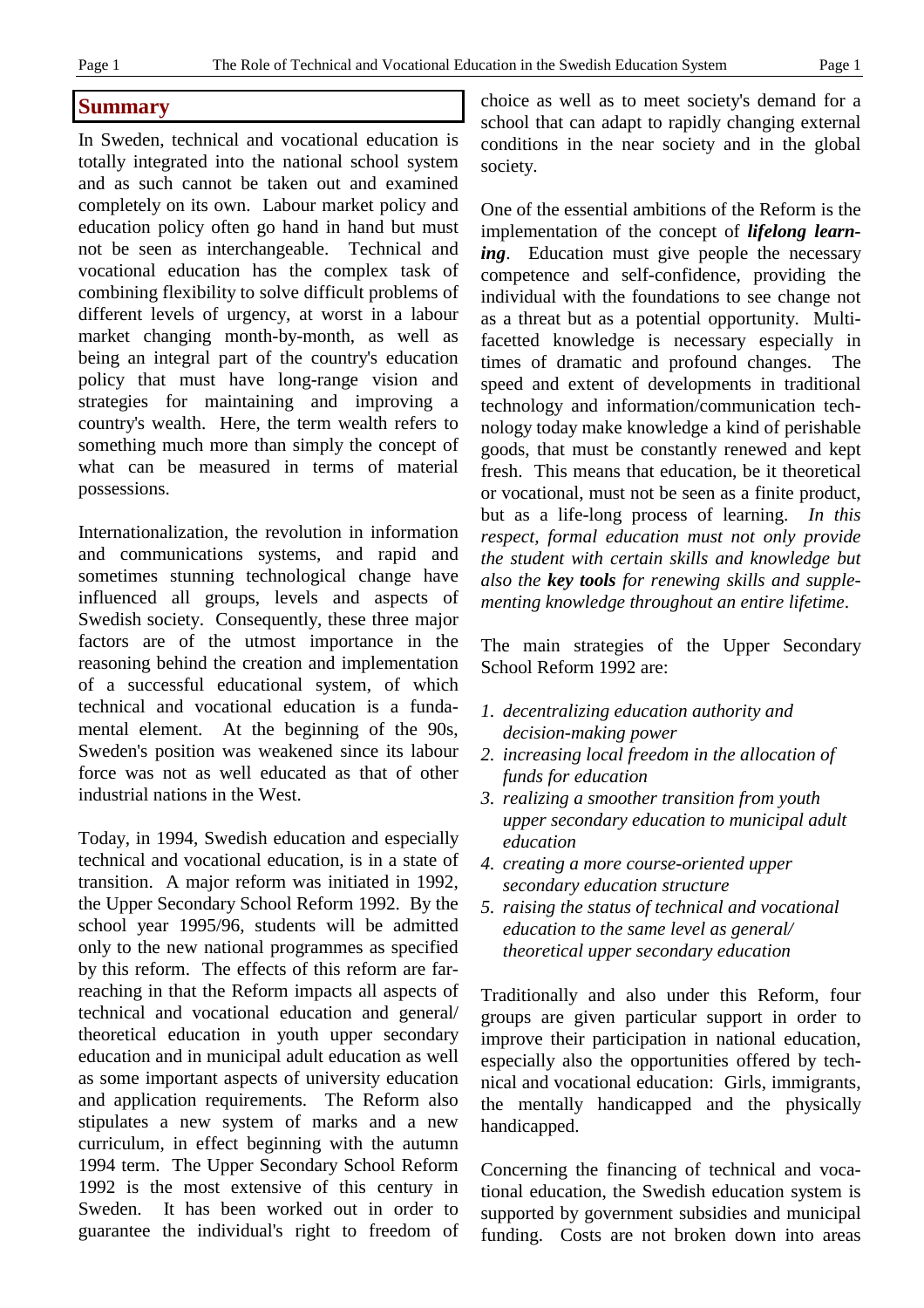such as technical and vocational education or general/theoretical studies. The total expenses for the upper secondary school were approximately 17.4 thousand million SEK in 1992, of which half may be expected to have been used for technical and vocational education. In 1992, expenses for municipal adult education were approximately 2.5 thousand million SEK, of which only a minor part may be expected to have been used for technical and vocational education.

Entrepreneurial orientation in technical and vocational education is much better emphasized under the Reform. The study of basic business economics is now included in fifteen of the sixteen national programmes. In addition, the study of Business Economics for Small Businesses is offered in eight national programmes. During the past years of recession and privatisation, there has been more support for a broader small business sector in Swedish society. A form of "vocational" education available now to adult students is seeen in the "Starting Your Own Business". This, combined with the raised status of vocational education, is expected to lead to an increase in the number and status of small businesses in Swedish society.

Several private industries have taken their own initiative and set up different forms of cooperation with the upper secondary schools in order to ensure relevant technical and vocational education. These initiatives also include efforts to de-dramatize technology in the elementary school in order to encourage elementary school pupils to study technical and vocational education programmes in the future.

Regarding teacher training and supplementary teacher training, the Reform stipulates that, in addition to the specific knowledge and skills relevant to the subject taught, the teacher's responsibility includes other non-traditional teaching responsibilities. These responsibilities are meant to promote an atmosphere of democracy and personal responsibility in the classroom. The new responsibilities, in their orientation and gravity, lead to a serious need for supplementary training for teachers. This need is also based on the increased demands on the professional knowledge each teacher possesses, knowledge that must be constantly updated in order to stay in touch with both local and global events that have an impact on the subject taught. The need to cooperate with other teachers applies especially to teachers in technical and vocational education who must coordinate their students' education in the school with training at different commercial/ industrial companies, due to the requirement that 15% of vocational studies must be carried out at a relevant workplace. The format and content of supplementary training for teachers may be asserted as one of the most important questions in education today, for teachers of both general/ theoretical subjects and vocationally oriented subjects.

This case study is thus a report on an educational system in transition, due to the introduction of the most important school reform in Sweden in this century. Students of technical and vocational education are expected to benefit greatly from the Reform, as it is oriented towards raising the status of technical and vocational education. It is also oriented towards the maintenance of a democratic society in which all members of society have access to educational opportunities that promote *life-long learning*.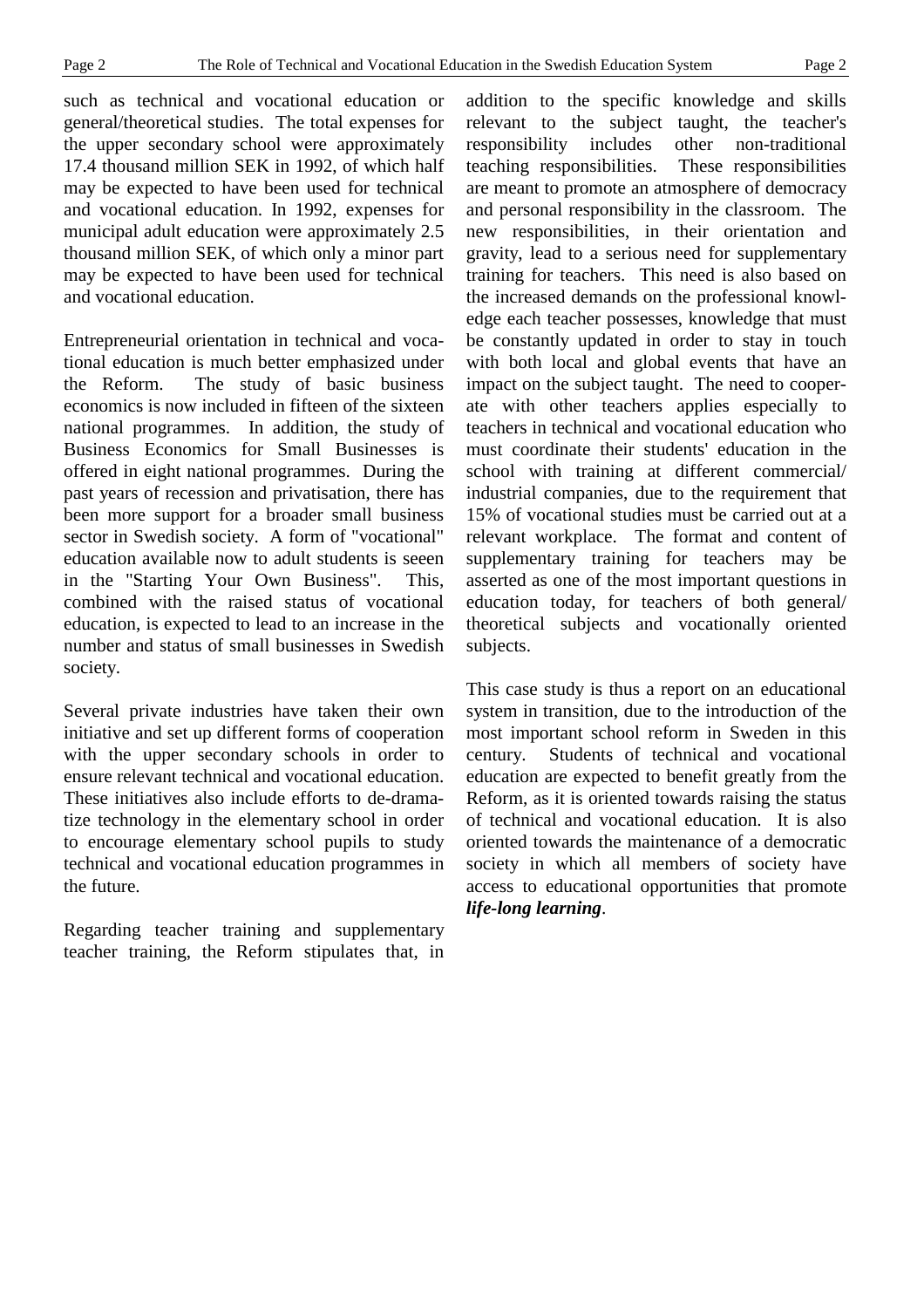# **1 Introduction and Brief History of Technical and Vocational Education**

In Sweden, technical and vocational education is totally integrated into the national school system and as such cannot be taken out and examined completely on its own. Labour market policy and education policy often go hand in hand but must not be seen as interchangeable. Technical and vocational education has the complex task of combining flexibility to solve difficult problems at different levels of urgency, and worst of all, in a labour market changing month-by-month, as well as being an integral part of the country's education policy that must have long-range vision and strategies for maintaining and improving a country's wealth. Here, the term wealth refers to something much more than simply the concept of what can be measured in terms of material possessions.

**100 years ago**, Sweden was one of Europe's poorest agricultural countries, struggling with the problems facing a society based on class differences, poverty, little educational opportunity except for the privileged, and extensive emigration. Apprenticeship training was always entirely located in, and the responsibility of the workplace. Any theoretical studies were carried out in evening classes, to the extent that these were available.

**75 years ago**, in the recession after the First World War, industry renounced this expensive responsibility of taking on apprentices and the school system took over much of the practical training in daytime classes. This lead to municipal responsibility for education in industry and trade.

**50 years ago**, Sweden was on the verge of erasing many class differences, emigration had been stemmed and educational opportunity had definitely reached into the sphere of vocational educational opportunity. After the Second World War, labour market education became a new factor in the education system and a matter of concern for the national school system. Thus, the national school system accepted the civic responsibility for traditional education, vocational education, apprenticeship training and training for unemployed persons. Vocational education was based on specific manual skills with little consideration of learning to solve problems, make

choices or take the initiative. Students waited until a relatively late age to make vocational choices; however, this must be seen against the background of depression that made vocational choices almost a matter of survival. The Second World War also affected vocational choices, especially for women who, after training and some years' professional experience, were often forced into the ranks of the unemployed when the war was over.

**25 years ago**, in the expanding economy of the 70s, university studies were a realistic goal for many students whose parents had never dreamed of this. The Upper Secondary School Reform of 1971, based on the 1970 Curriculum for the Upper Secondary Schools (known in Swedish as Lgy 70) united the existing schools for voluntary education (university preparatory upper secondary school, vocational school and technical school) into one upper secondary school with one administration. However, technical and vocational education, though officially integrated, widely available, covering many vocational fields and providing skills in Swedish and English, was still limited in its vision of preparing these technical/vocational students for specialist areas only. At this time only a few unusual professions maintained responsibility for apprenticeship training. The reform work of the 60s, that envisioned a more generally oriented technical and vocational education, was mostly ignored; and machining techniques came to dominate the training in industrial education courses (e.g. workshop, electrical/telephone, and vehicle technology courses). Education was chiefly taylored according to the estimated labour market needs. Interesting to note here are some of the training goals as stated in the official report *SOU 1966:3* - almost 30 years ago:

- 1. cooperate with others at the workplace
- 2. plan the work rationally
- 3. make decisions regarding different action plan alternatives

These appear also in updated form in the reform now in progress in the 1990s.

**Over the last 10 years**, vocational education onsite in industry has lost even more ground to practical training in the schools, while at the same time vocational education has had to respond to dramatic changes in the organization of the labour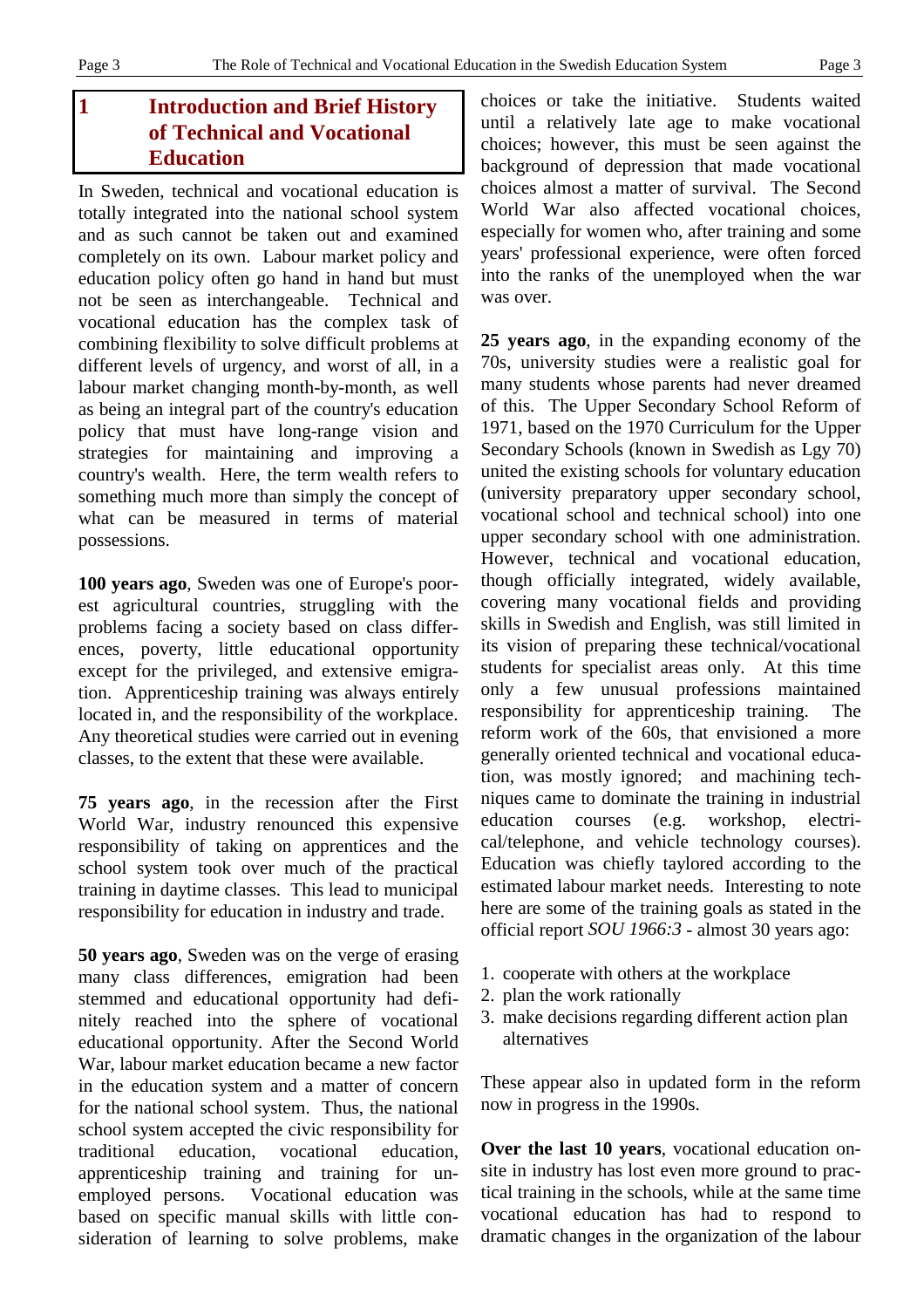market, demands for more highly qualified personnel and the need for much closer ties with industry; in order to guarantee the continued development of Sweden as an industrial nation. During the last ten years, young people have been hesitant to apply to the vocational education programmes in the technical and industrial sectors. This is partly due to poor general knowledge among youths of what it's like to work in a modern industry and also due to poor interaction between industry, the schools and general society. Another factor here is the appearance of groups in the labour market that traditional vocational education has not been able to cope with, i.e. first and second generation immigrant children and the handicapped.

This brief history is superficial at best, but *three important aspects* emerge:

- 1. Technical and vocational education has been definitely acknowledged as an integral part of the education system, in youth schools and adult schools.
- 2. Changes in technical and vocational education have been based on

a) assuring Sweden's place as an industrial nation and

b) the extent of unemployment in general and youth unemployment in particular.

Teaching materials have not been able to respond to the officially stated goals and intent of technical and vocational education.

3. In the past, recessions have led to narrower horizons for technical and vocational education, with training based on more specific vocational skills, and the expectation or existence of a good economy has led to broader horizons and more general goals for technical and vocational education in order to facilitate geographical movement and vocational freedom.

# **The national curriculum reforms since 1960**

1962 *Lgr 62 - Läroplan för grundskolan 1962*: 1962 Curriculum for the Compulsory **Schools** 

- 1970 *Lgy 70 Läroplan för gymnasiet 1970*: 1970 Curriculum for the Upper Secondary Schools
- 1980 *Lgr 80 Läroplan för grundskolan 1980*: 1980 Curriculum for the Compulsory **Schools**
- 1994 *Lpf 1994 -*

*Läroplan för friviliga skolformer 1994*. The term "non-compulsory schools" refers to all forms of schooling beyond the mandatory 9-year secondary schooling in Sweden, i.e. upper secondary, post-upper secondary, etc.

# **2 Present Situation - Period of Transition**

Internationalization, the revolution in information and communications systems, and rapid and sometimes stunning technological change have influenced all groups, levels and aspects of Swedish society. Consequently, these three major factors are of the utmost importance in the reasoning behind the creation and implementation of a successful educational system - of which technical and vocational education is a fundamental element - a system that is vital to maintaining and increasing the standard of living of the entire society. At the beginning of the 90s, Sweden's position was weakened because its labour force was not as well educated as that of other industrial nations in the West.

In the 90s, historical trends seem to have a reverse application - the facilitation of geographical movement and vocational freedom is now seen as a means *to ameliorate* today's very serious labour market situation in which very few make predictions about the future, and many unemployed and especially youth unemployed have bleak prospects of finding a job. At the same time, industry and trade are looking for persons who have considerably more talent than pure technical/ vocational skills; instead promoting and rewarding those with traditionally humanistic skills, e.g. in foreign languages, communication, economy, and general computer science. The present situation has been considered to be partly due to the failure of central planning.

Today, in 1994, Swedish education and especially technical and vocational education, is in a state of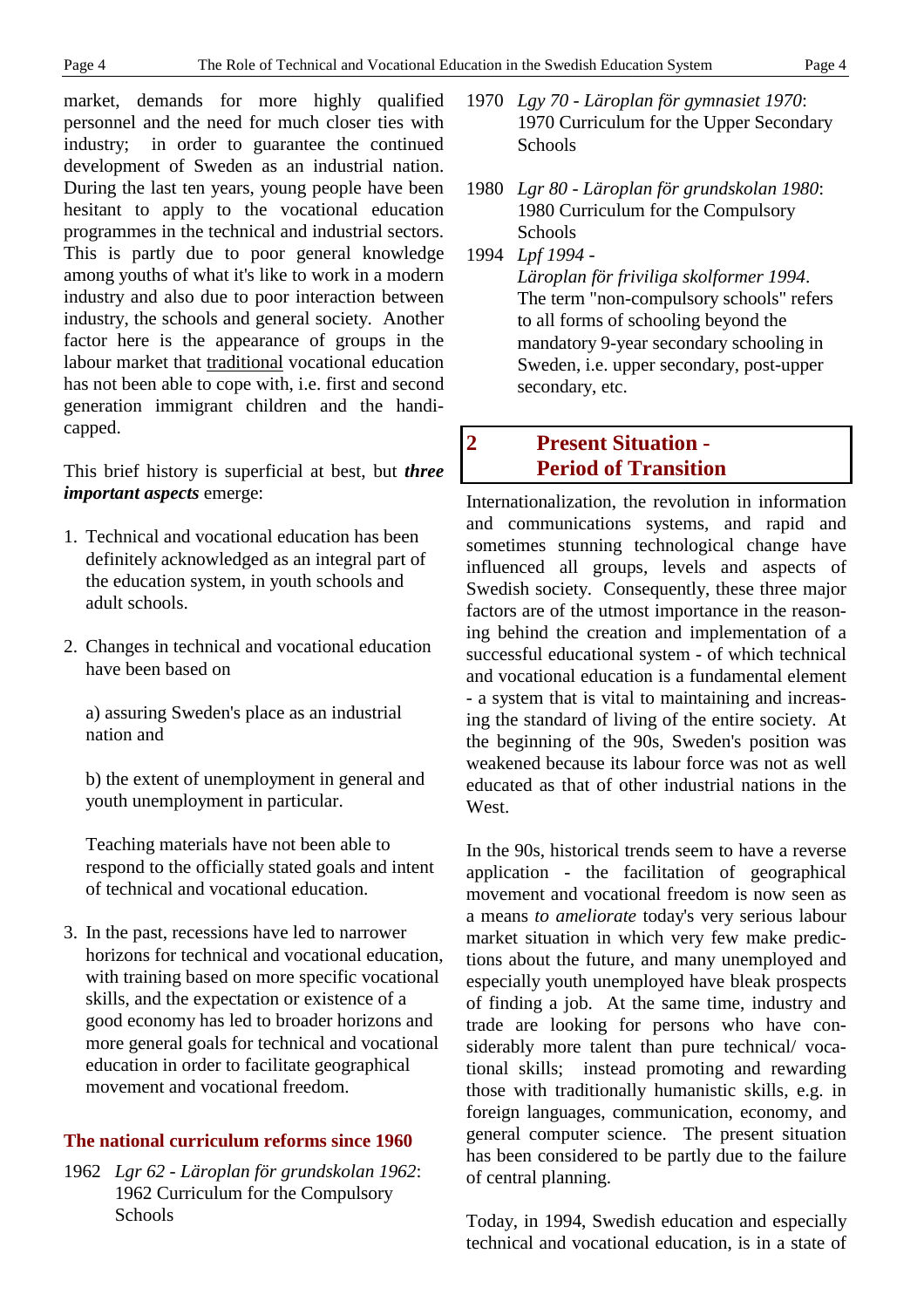transition. A major reform was initiated in 1992, the Upper Secondary School Reform 1992. By the school year 1995/96, students will be admitted only to the new national programmes as specified by this reform. The effects of this reform are farreaching in that the Reform impacts all aspects of technical and vocational education and general/ theoretical education in youth upper secondary education and in municipal adult education as well as some important aspects of university application requirements and education. The Reform also stipulates a new system of marks and a new curriculum, in effect from the autumn 1994 term. The Upper Secondary School Reform 1992 is the most extensive of this century. It has been worked out in order to guarantee the individual's right to freedom of choice as well as to meet society's demand for a school that can adapt to rapidly changing external conditions in the near society and in the global society.

One of the essential ambitions of the Reform is the implementation of the concept of *lifelong learning*. Education must give people the necessary competence and self-confidence, providing the individual with the foundations *to see change not as a threat but as a potential opportunity*. Multifaceted knowledge is necessary especially in the face of dramatic and profound changes. The speed and extent of developments in traditional technology and information/communication technology going on today, make knowledge a kind of perishable goods, that must be constantly renewed and kept fresh. This means that education, be it theoretical or vocational, must not be seen as a finite product, but as a life-long process of learning. *In this respect, formal education must not only provide the student with certain skills and knowledge but also the key tools for renewing skills and supplementing knowledge throughout an entire lifetime.*

The main strategies of the Upper Secondary School Reform 1992 are:

# **1) Decentralizing education authority and decision-making power**

This has been effected by dissolving the National Board of Education and the 24 county education committees as well as the Swedish Institute for Teaching Materials. Instead, Sweden now has the National Agency for Education responsible for the three main tasks of assessment, follow-up, and supervision.

A great amount of authority has thus been placed in the hands of local boards with extensive decision-making responsibility for the municipalities and in the hands of the schools themselves.

# **2) Increasing local freedom in the allocation of funds for education**

(See Section "Financial Resources and Financing", page 12.)

# **3) Realizing a smoother transition from youth upper secondary education to municipal adult education**

In the Reform, the same curriculum will apply to both upper secondary education and municipal adult education. This means a structural integration of the two types of education, and that the artificial division of studies into "years" will be replaced by a course-oriented structure of studies within the framework of the national programmes. (See also point 4 immediate following for further discussion.)

# **4) Creating a more course-oriented upper secondary education structure**

The intent of the Reform is "course-oriented" upper secondary education within the framework of the national programmes, which means that after the Reform has been completely implemented, each and every student will have the chance to compose his/her "own" programme, although most students are expected to follow the national programmes as they have been set up today. *The course-oriented structure means improvement in several aspects of especial importance to students in technical and vocational education:*

- a) Easier to combine general/theoretical subjects with vocational subjects
- b) Greater opportunities for each individual student to direct his/her own studies based on his/her own needs and desires
- c) Greater opportunities for each municipality to influence the education offered in the region.
- d) Students can complete their studies in a shorter or longer period than the normal three years.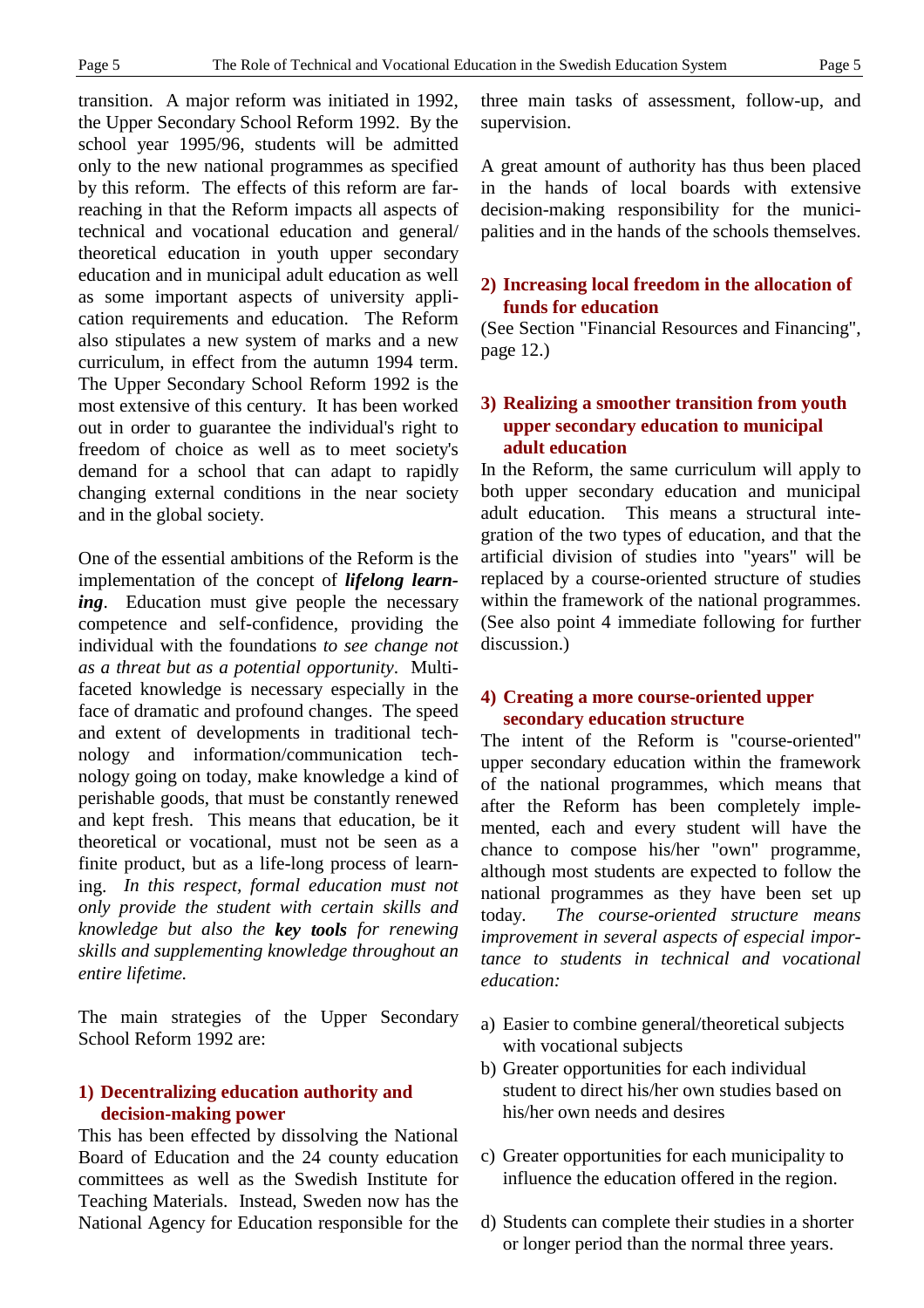Each student enters at his/her own level of knowledge and exits after achieving his/her goals.

e) The syllabus for each course includes a clear description of the knowledge and skills the student is to achieve

# **5) Raising the status of vocational education to the same level as general/theoretical upper secondary education**

Strategies to raise the status of technical and vocational education are:

- a) More closely integrating vocational education into the normal upper secondary school and increasing the extent of compulsory general subjects - "core subjects" - for students in vocational education
- b) Making all education programmes, including the vocational programmes, three years in length
- c) Introducing a new form of "workplace-related" education
- d) Revising the assessment of qualifications

These are described more fully in the following discussion:

*a) More closely integrating vocational education into the regular upper secondary school and*

# **Vocational programmes and branches**

# **Arts Programme**

- Art and design
- Dance and theatre
- Music

# **Building and Construction Programme**

- Construction metals
- Building
- House Painting

# **Business and Administration Programme**

# **Children and Recreation Programme**

# **Electrical Engineering Programme**

- Automation
- Electronics
- Installation

# **Energy Programme**

- Energy
- Heating, ventilation and plumbing
- Shipping technology

# **Foodstuffs Programme**

- Baking and pastry making
- Fresh and cured meat products

# **Handicraft Programme**

# **Health Care and Nursing Programme**

- Dental nursing
- Health care

# **Hotel and Catering Programme**

- Hotel
- Restaurant
- Large scale catering

# **Industry Programme**

- Industry
- **Process**
- Textiles and garments
- Wood

# **Media Programme**

- Information and advertising
- Printed media

# **Natural Resources Programme**

# **Vehicle Programme**

- Aircraft maintenance
- Body work
- **Vehicles**
- Transport

# **General/theoretical programmes**

# **Social Sciences Programme**

- Economics
- Humanities
- Social Studies

# **Science and Technology Programme**

- Science
- Technology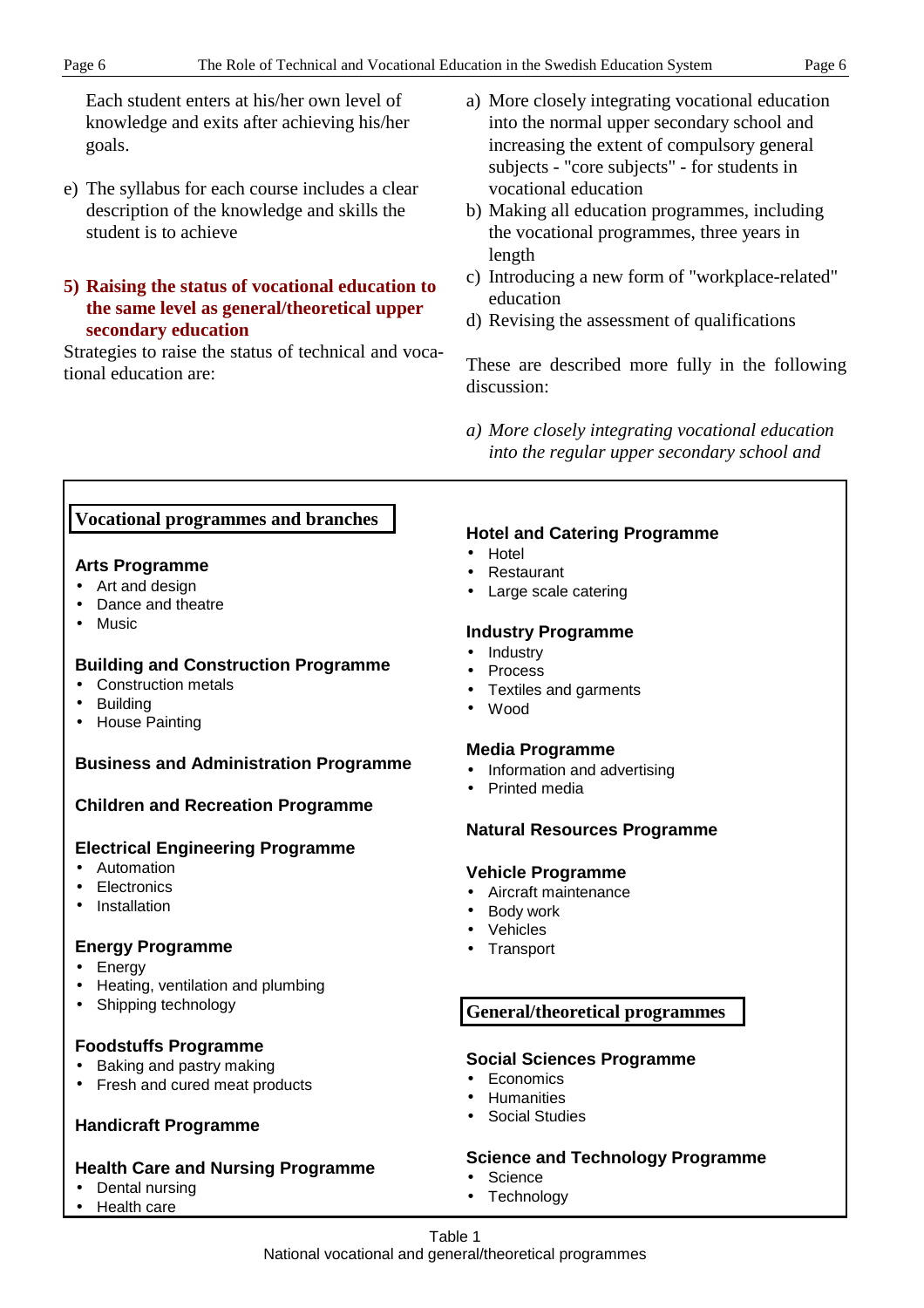# *increasing the extent of compulsory general subjects - "core subjects" - for students in vocational education.*

Now all students in programmes of technical and vocational education study the following core subjects in common with those students aiming for university entrance: Swedish, English, Mathematics, Civics, Religion, Sports & Health, Arts Activities and General Science. (Note: In municipal adult education, the core subjects Sports & Health and Arts Activities are eliminated.) The concept of a block of core subjects not only contributes to raising the status of graduates of vocational programmes, it also provides a solid basis for further education at the upper secondary and post-secondary adult education level and at the university/university college level. Even more importantly, it contributes to achieving the general goal of Swedish education identified as *lifelong learning* (see also above in Section "Present Situation - Period of Transition" regarding lifelong learning, page 5).

*b) Making all education programmes, including the vocational programmes, three years in length. This is an important step away from the old system where many vocational "lines" were only two years in length.*

National timetables for these programmes state the guaranteed minimum time for instruction by teacher or supervisor.

Table 1 (page 6) shows a list of the fourteen national vocational programmes and branches offered in youth and adult education, followed by the two general/theoretical programmes.

The latter concentrates on general science and technological theory and prepares the student for further studies to become a graduate engineer, or to participate in research programmes.

It is important to note that the sixteen national programmes are not static, since municipalities now have the authority to create other branches to satisfy local and regional needs. These are usually related to vocational opportunities in the region, such as the quarry industry, local tourism, the textile industry, etc.

One of the most far-reaching results of the Reform is that **all** of the sixteen national programmes provide the student with general eligibility to continue his/her studies at the post-secondary or university level, whereas in the old system students in the technical and vocational education lines often had to supplement their education before becoming eligible for further studies.

The sixteen national programmes are not the only programmes available to students. The Reform, promoting non-centralised reasoning and practice as well as implementing the concept of freedom of choice to a much greater extent than before leads to the possibility of both specially-designed programmes and individual programmes.

*Specially-designed programmes* are those that mainly parallel a national programme but study specific subjects more deeply or with another orientation than the national programme. This type of programme is always three years in length, and is mainly intended for extremely goal-oriented students interested in a specifically composed programme to meet the individual requirements of certain vocational or theoretical professions, requirements that may not be covered by the national programmes. The student can combine theoretical and vocational subjects from any of the national programmes, however, the core subjects and a special project are compulsory components.

*Individual programmes* enable an individual to compose a programme that more suits his/her specific needs. Most individual programmes are compensatory one-year programmes aimed at preparing the individual to enter a national programme after completion. A small percentage are motivational programmes that seek to counsel and encourage unmotivated students (and students who have dropped out) to choose and complete an existing national programme. Individual programmes can also be programmes for students interested in unusual occupations not covered in the national programmes, or for students who live very far away from the school offering the desired programme. The opportunity to create individual programmes is also oriented toward immigrant youths (and immigrant adults in adult education) to enable them to study Swedish and English more intensively, possibly combined with e.g. guidance in their own language.

*A special variant of the individual programme is the Apprenticeship Training programme*. This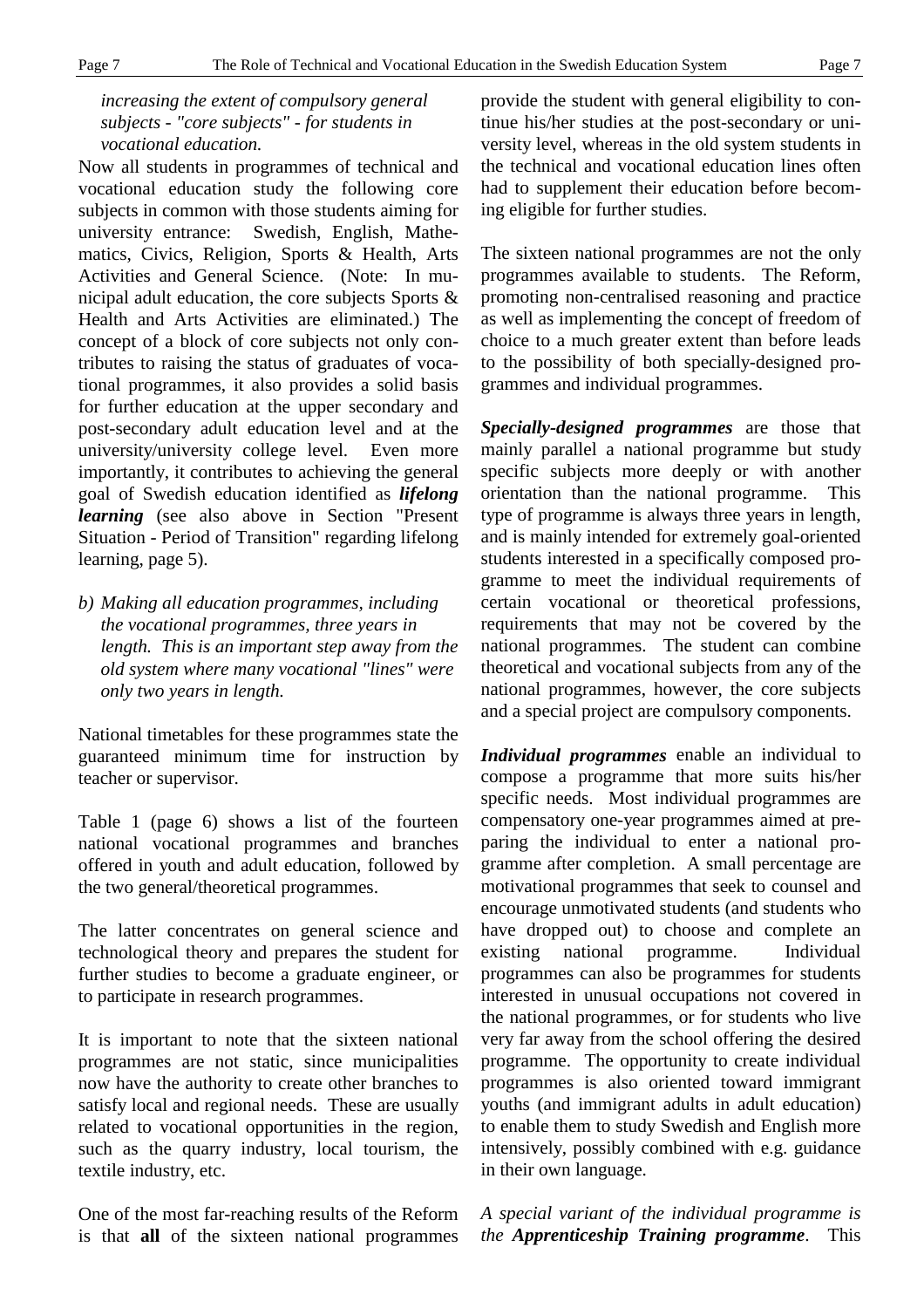programme is always three years in length. It combines vocational training at a company in the form of employment, with studies. The studies must include the core subjects. Apprenticeship training is intended for students who are highly motivated to learn a vocation but much less motivated to study theoretical subjects.

In statistics based on upper secondary education in October 1992, the first year after the Reform was instituted, approximately 25% of those students studying in the reformed upper secondary school followed individual programmes. This should be seen in relation to the very initial character of such statistics and the fact that implementation of the Reform is still in the transitional stages. The figure 25% shows the necessity of flexible programmes in today's education, but this figure is expected to drop to around 5% when the Reform is in full effect by the turn of the century.

As mentioned above, when the course-oriented structure is fully introduced, every student will in effect have the possibility to create his/her own individual programme.

Interesting to note here is that the number of boys and girls studying individual programmes was rather evenly distributed in the age group 16-17 year olds, but that girls dominated in the age group 18-20 year olds (pg 41, *Beskrivande data om skolverksamheten - 1993*).

Again, in all such specially-designed and individual programmes, the core subjects must be given a share equivalent to the established national programmes.

# *c) Introducing a new form of "workplace-related" education.*

The school and the company where the training takes place now cooperate much more closely, with the company taking the main responsibility for the student's time and training within the company. At least 15% of the total study time in the programmes in technical and vocational education is to be assigned to the workplace.

The main idea behind this new form of workplacerelated training is the belief that this alternating responsibility for the student will achieve the best possible use of the student's time in school and in the company. This ensures higher quality education due to three important results:

- the integration of general knowledge and specific vocational theory provided in a suitable pedagogical context with guaranteed up-to-date technological methods and equipment,
- closer links between the schools and industry, assuring a continuing dialogue regarding

industry needs, qualifications and skills, and an easier transition from school life to working life for the student, allowing the student to smoothly acquire the social competence necessary in working life.

Compensation for apprenticeship training and workplace-related training: The compensation received by the companies for apprenticeship training and workplace-related training is under discussion at this time. Normally, each company receives a subsidy from the municipality to offset company costs for making supervisors and facilities available. Although the student's tasks during his/her apprenticeship or workplace-related training must preserve the status of the student purely as a student, the student receives a "salary" as an extra incentive, the amount of which is determined in accordance with the prevailing agreements between the national employee association and the national trade unions.

# *d) Revising the assessment of qualifications*

There will be a new system of *goal-related marks* in effect as of July 1, 1994. The old system of relative marks was based on a 5-point scale (5 as excellent, 3 as average, 1 as inferior). After the reform has taken full effect, upper secondary schools will award marks according to a 4-point scale: Passed With High Distinction, Passed With Distinction, Passed, and Not Passed. The new goal-related marks are expected to provide a clearer indication of how successful student has been.

Discussions are going on right now about the value and significance in technical and vocational education of a supervisor's certificate as a form of evaluation of the 15% of vocational education that is assigned to the workplace. Character judgements such as diligence, industry, and personal suitability could be included, however, it must be emphasized that there are no official recommendations or directives at this time on this matter.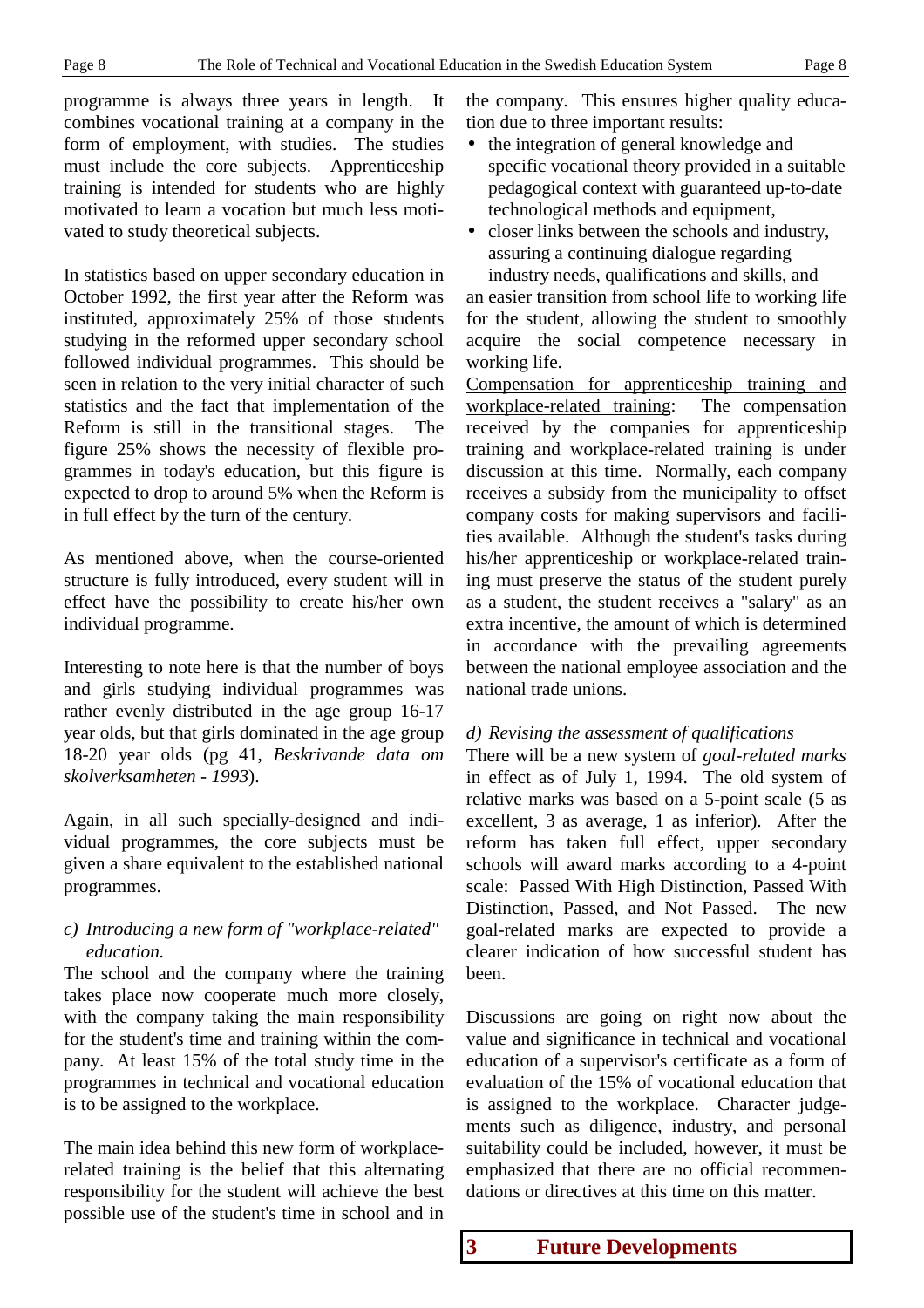The following are developments that technical and vocational education in Sweden must take into consideration.

Professional skills will need to be broadened and applied in new ways.

Social skills will be necessary to cooperate and communicate effectively with various persons at various levels in company organisation. This also places more emphasis on foreign languages and cross-cultural knowledge as international contacts become more and more frequent.

Greater demands will be placed on personal skills and flexibility.

Working in groups will become more usual as traditional hierarchies are replaced by crossdepartmental resource groups.

New technologies will demand a new type of manager and a new type of subordinate. In fact the word "subordinate" will be replaced more and more by "colleague" as people learn to respect each other's competence and contributions.

Individuals will expect and demand challenge and opportunities for personal growth in their work, at all levels.

# **4 Adult Education**

Adult education is not to be confused with higher education. The origins of adult education in Sweden lie in providing an inexpensive (usually free) opportunity to improve vocational skills in an informal but serious setting, that also encouraged social intercourse. This has developed in different directions, extending also now to formal education administered by the state and, mainly, the municipalities.

Almost 50% of Sweden's adult population is enrolled in some form of adult education. This high rate is due in part to long traditions in educational opportunity for adults and in part to the great variety of adult education institutions.

In the Reform, the state and municipalities must offer education to all youths up to 20 years of age. After this age, a person must procure his/her further education through one of the following types of adult education, or through university or university college education:

- Adult Study Associations
- Folk High Schools
- Government Labour Market Education
- In-Company Training
- Training sponsored by Employee Organizations
- Radio, TV and Correspondence Courses
- National Schools for Adults (two in Sweden)
- Swedish for Immigrants Education
- Public Libraries and Audio-visual Centres
- Municipal Adult Education.

Recent figures state that approximately 160,000 persons are enrolled in Municipal Adult Education, of which 100,000 are women. 45% of the enrolled students study subjects at the compulsory school level, 30% study at the upper secondary level, and 25% study technical/vocational education courses. The percentage of technical and vocational education will increase since municipal adult education is now used as a tool in labour market policy.

A new dimension has been added over the last decade to municipal adult education. Municipalities can now sell courses to "customers" among industry, banks and other commercial units, government authorities, etc., on a contract basis. The volume of these contracted courses, also known as commissioned courses, was in 1993 around 20% of the total municipal education offered. This type of education will have a great impact on technical and vocational education since it promotes closer cooperation between industry, upper secondary education and post-secondary education.

Another new type of education potential utilized in municipal adult education and in youth upper secondary schools is that represented by so-called local courses. The Reform not only provides extensive local freedom in the allocation of funds (see Section "Teacher Certification and Supplementary Training", page 12 regarding this) but also in the creation of courses outside the national programmes. This is very advantageous for developing technical and vocational education, not only in fulfilling regional demands for vocational skills, but also in enabling hitherto unusual combinations of educational subject and target group, i.e. to tailor-make courses for technical-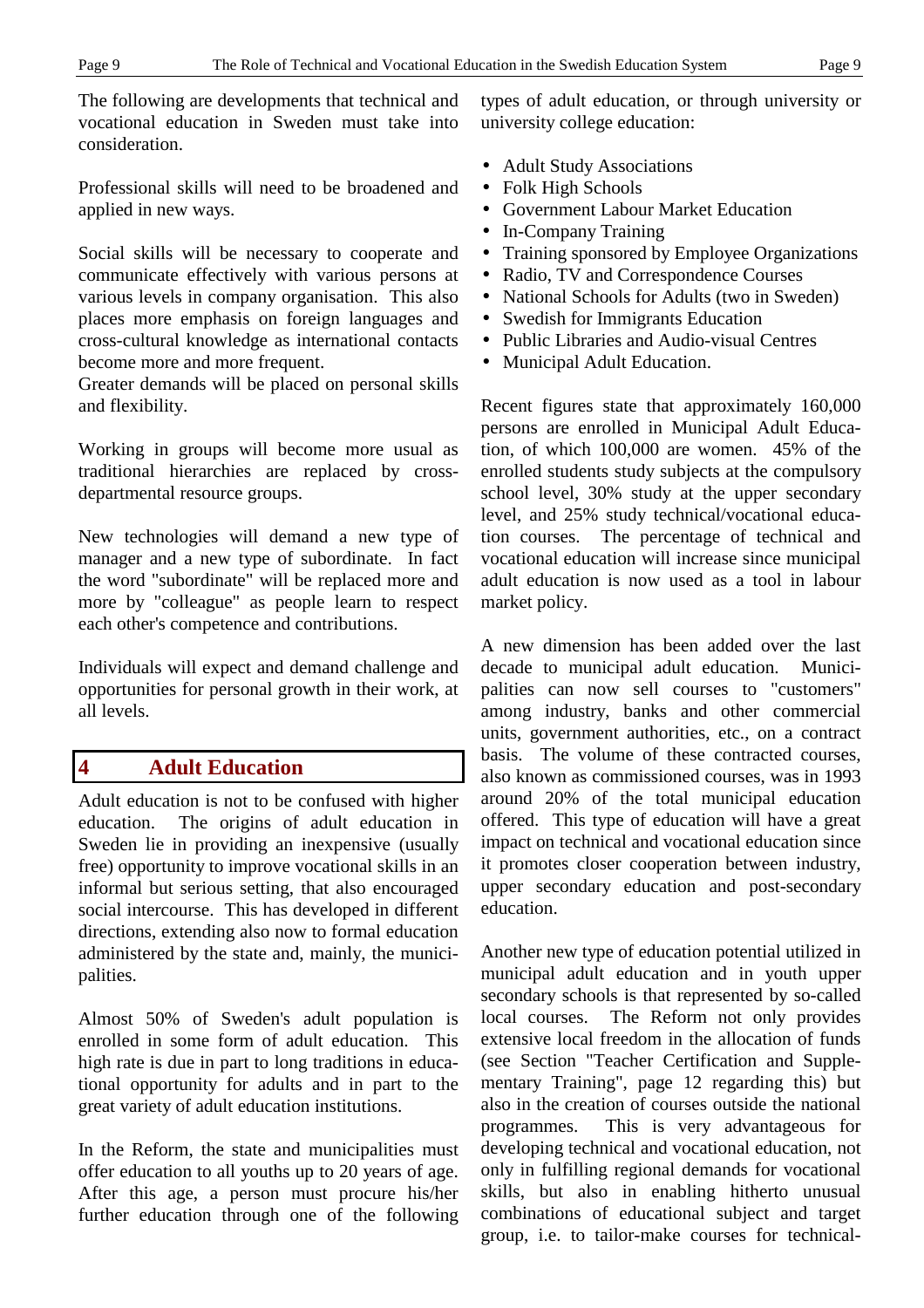vocational groups, e.g. communication for engineers, marketing for food-stuffs industry professionals, etc. These courses can be tailored to meet local industrial needs at many different levels.

Especially in times of recession, such as Sweden has recently experienced and which probably is not over yet, commissioned courses and local courses have been able to quickly meet the swiftly changing demands not only of the labour market itself but also of the labour market exchanges seeking courses to train/retrain large numbers of unemployed. Here is where technical and vocational education in the adult education system has been most effective. This means that local courses have become a powerful tool to keep up with regional and local demands.

In the past, the intent of municipal adult education has been two-fold,

*compensatory* in that it has provided the opportunity to many adults to fill in the gaps in their compulsory education that could exist for a *variety of reasons*, and

*supplementary* in that it has provided adults with the opportunity to augment and strengthen their basic skills and competence in order to achieve better jobs and better lives.

Today's Reform means that adult education is considered not only to be a second chance for many to compensate and supplement their original education as youths, but also as a bridge between upper secondary education and university/ university college education, *and* increasingly as a fertile area in itself for different initiatives/ avenues in post-secondary education. This will allow exploitation of the possibilities offered not only by commissioned education, but also traditional formal education. Again, students in technical and vocational education are expected to reap great benefits from the developments in this intermediate level between the upper secondary and university/university college levels. The curriculum, syllabi, teaching materials, and assessment criteria are in transition here, too.

*New tools in adult education and university education include three new strategies specified in the Reform*, to be implemented over a period of time. These strategies are deemed valuable not only in the short run for increasing competence in today's labour market situation, but also in the long run in contributing to structural change in the system. Thus they combine education policy and labour market policy by solving contemporary problems on the labour market while at the same time being instruments of the education system for achieving and maintaining a high standard of living.

# *The three* strategies *are:*

# *1) Educational Vouchers*

This strategy is seen as promoting diversity and providing the individual with complete freedom in choosing an educational institution (e.g. company offering education, education association, university, municipal adult education school, etc.) The voucher must however be used for education in an area that will increase the individual's competence and prospects on the labour market, e.g. foreign language training.

# *2) Post-secondary Trainee Education*

This is a particularly significant strategy for medium-sized and small companies. It is a form of apprenticeship training, but intended for education at the post-secondary level. It combines advanced theoretical training at universities or municipal adult education schools, with on-site training at the chosen company or a combination of companies. This type of training previously was only available in large companies.

This strategy, since it is oriented toward small and medium-sized companies may be seen also as an effort to alleviate one of the effects of the reformed technical and vocational education that could be seen as a disadvantage for small and medium-sized companies, namely that students graduating from the national vocational programmes will be less specialized than before - they will be more generally competent in the chosen vocation, but with more emphasis on competence in social and problem-solving skills.

# *3) Summer Courses at Universities and Municipal Adult Education Schools*

Sweden has lagged behind other countries in fully utilizing its higher education resources year-round. Funding for this as well as revised study assistance programmes will enable the development of a complete curriculum available in the summer at different educational institutions.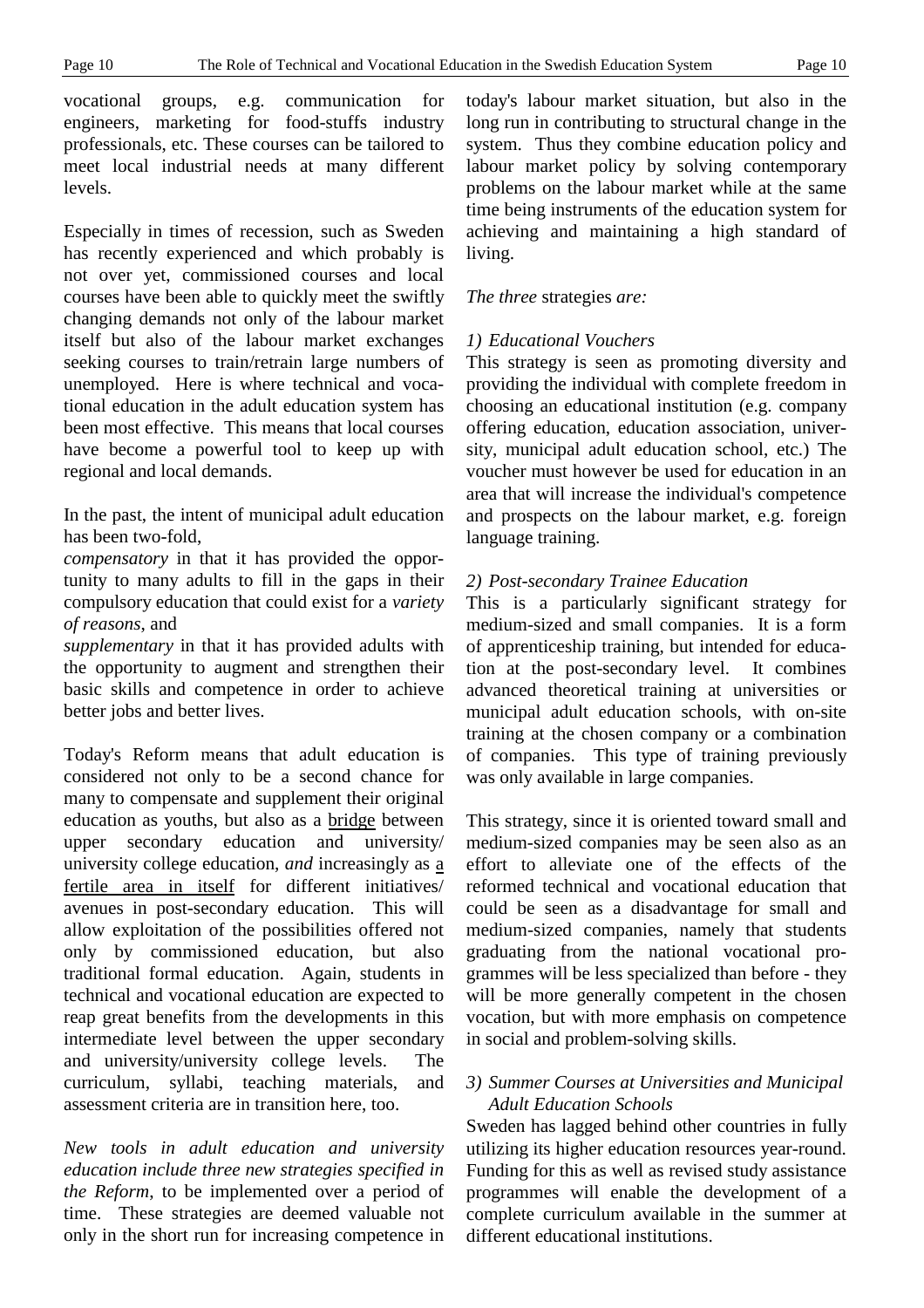# **5 Improving Participation of Special Social Groups**

Four groups are given particular support in order to improve their participation in national education, and particularly the opportunities offered by technical and vocational education: Girls, immigrants, the mentally handicapped and the physically handicapped.

In the 1980s, special efforts were made to help girls apply to male-dominated vocations and boys to apply to female-dominated vocations. If education courses the year before had less than 30% of the under-represented sex, then individuals from this under-represented group received extra eligibility points on applying to school. This measure, however, did not seem to improve the situation, and today it is thought to foster inequality and has been withdrawn. Now, individuals can apply under the *free quota system*, which means that they can cite certain priorities, e.g. medical disability, long vocational experience, incomplete basic schooling, etc., anything that the individual can prove as being special for him/her. Technical and vocational education is not given any special status in application procedures. The national programmes and branches are intended to attract both girls and boys. Evaluations at the end of the transition period and in the first years of implementation of the Reform will show whether or not this strategy is useful.

Several measures must be mentioned in this context:

- a) frequent information campaigns are carried out to encourage individuals from the under-represented groups to apply to relevant vocational education programmes
- b) unemployed persons are sometimes offered opportunities to complete local, speciallyoriented courses that are meant to inform and enthuse an under-represented group about vocations seldom considered in that specific group.

Girls are not specifically targeted in the above two measures. However, as technology advances into our daily personal and working lives, girls are an obvious direct target group for these two measures. Girls and traditionally

female vocations are also an indirect target of these measures due to the fact that as men enter female-dominated vocations, they usually bring about a general increase in status and salary for that vocation. Many persons would today assert that an interesting side effect of the presence of more women in male-dominated vocations is the acceleration of the fulfilment of the demands for more personal and communication skills in the workplace that technical and vocational education must take into consideration (see Section " Future Developments", page 8).

- c) summer courses in general science and technology are sometimes offered for girls in the secondary schools (13-16 years old). This is up to the individual municipalities. Government subsidies are available for these summer courses as well as for other efforts during the school summer holiday to encourage girls to be interested in these fields (SKOLFS 1994:4).
- d) Women in regions where there is extensive unemployment or outdated industries are offered help in the form of special courses or financial aid to open their own businesses, based on business ideas that will promote the region. (See also Section " Entrepreneurial Orientation and Technical and Vocational Education", page 14, regarding entrepreneurialoriented vocational education strategies for "Starting Your Own Business".)
- e) For handicapped persons, a national agency has now been established to work on questions concerning education and teaching materials for the mentally handicapped - the National Swedish Agency for Special Education. The programmes are the same for youths and adults as in the regular school programmes. The basic goals for technical and vocational education for the mentally handicapped are to improve an individual's self-confidence and increase his/her potential to influence the daily activities of his/her life. The physically handicapped are relatively well cared for in Sweden. In southern Sweden, there are several institutions, for example, a school for adults with serious physical handicaps that is scheduled to become a Folk High School and as such will not only be able to participate in but also offer graduation certificates in the national education programmes.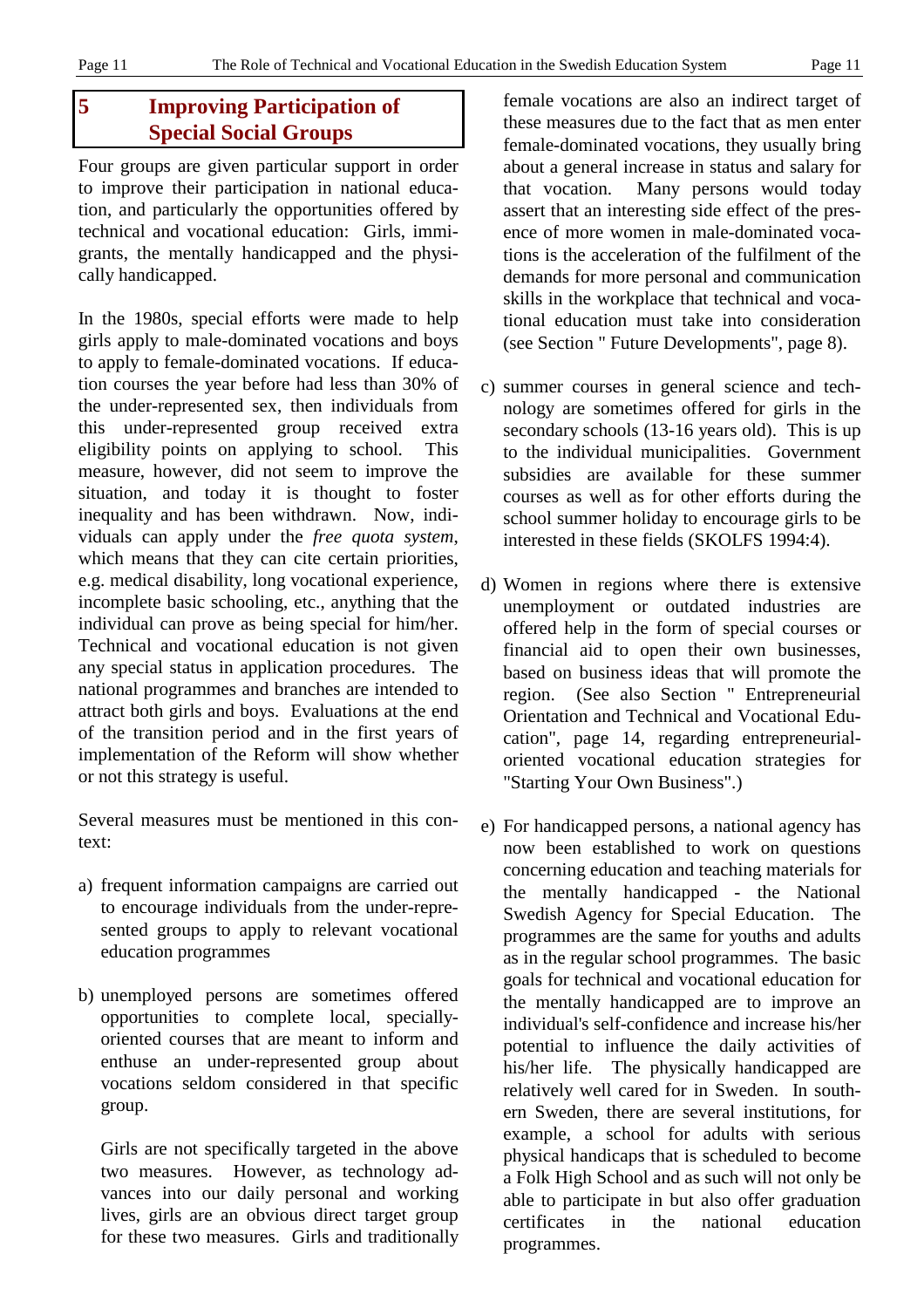In addition, there are several national upper secondary schools for the handicapped, each one integrated with a regular upper secondary school in the region.

# **6 Financial Resources and Financing**

Each Municipality receives a subsidy from the State for use in financing its school activities. This subsidy is not ear-marked for schools but is part of a larger total amount granted to the Municipality according to certain principles. It is then up to the Municipality to decide how much will be allocated to different municipal activities, e.g. for technical/vocational education. The State only demands that the Municipality fulfil the educational goals set by the State. The Municipality has, however, extensive freedom in the organization of its school activities. Through continuous evaluation by the National Agency for Education, the State can verify that the Municipality is fulfilling the goals.

Every Municipality is responsible for offering upper secondary education based on a comprehensive selection from the national programmes for all youths in the Municipality aged 16-19. Great consideration must be given to the requests and choices of the youths of the Municipality. It is also up to the Municipality whether or not all of the vocational and technical programmes will be offered, or if the courses in certain programmes will be "bought" in a neighbouring Municipality.

The subsidy from the State is not intended to cover all expenses for education in the Municipality. The Municipality is expected to be responsible for approximately 50% of these expenses. Examples of expenses that are considered to be the responsibility of the Municipality have traditionally been the expenses for buildings, equipment, and teaching materials.

Expenses are not broken down into cost areas such as technical and vocational education or generaltheoretical studies. The total expenses for the upper secondary school were approximately 17.4 thousand million SEK in 1992, of which half may be expected to have been used for technical and vocational education. In 1992 expenses for municipal adult education were approximately 2.5 thousand million SEK, of which only a minor part may be expected to have been used for technical and vocational education.

As mentioned above, in municipal adult education, commissioned courses have become a valuable tool in labour market strategy. These courses are paid for totally by the commissioning customer, although premises and equipment may be shared with regular municipal adult education.

# **7 Teacher Certification and Supplementary Training**

In order to be permanently employed as a teacher, the applicant must:

- have full command of the Swedish language
- possess the necessary insights into the regulations concerning public schooling and especially the goals for the relevant education
- have successfully completed the Swedish teacher certification programme oriented primarily towards that type of education for which the employment is intended (or a programme in another country that is ajudged equivalent).

Education leading to the upper secondary school teacher certificate, including education for teachers in technical subjects for the Science and Technology Programme, covers a period of 4-5 years of university studies. This education prepares the teacher to teach general-theoretical subjects in the upper secondary schools and in municipal adult education. Each teacher normally is certified to teach at least two subjects. Usually, each subject has been studied for 1.5 years and these studies are combined with 1 year of practical/pedagogical studies.

Persons who already have university degrees, for example in economics or engineering, can complete a teacher training programme of 1 year in order to become eligible for certification.

For vocational teachers, the education is shorter and is usually equivalent to one year of studies for most vocational subjects. In order to be eligible for this teacher certification, the applicant must:

• have an upper secondary school certificate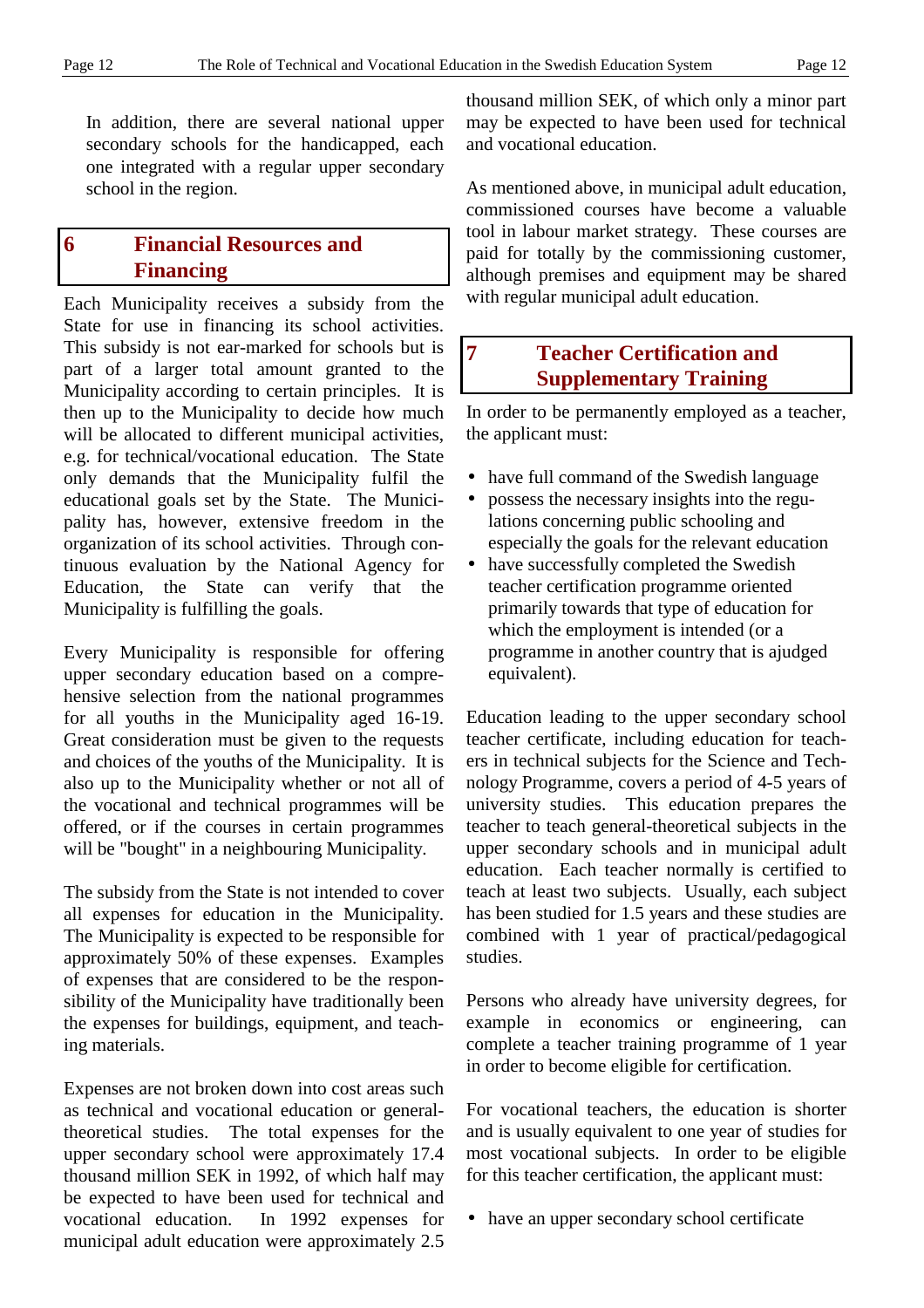- 
- have at least 4-5 years of professional work experience oriented on the intended area of certification
- successfully complete the 1st year of university studies of pedagogy and methods.

Under the Reform, the curriculum for upper secondary education (youth and municipal adult education) stipulates that, in addition to the specific knowledge and skills relevant to the subject taught, the teacher's responsibility includes the following:

- *promote* the student's specific knowledge and social skills through personal development conferences
- *cooperate* with other teachers to form a team in order to achieve the education goals for the students.
- *base* his/her teaching on the premise that each student can and wants to take personal responsibility for their studies
- *make certain* that all students receive the chance to influence work methods, work forms and the content of the education
- *plan and evaluate* the lessons together with the students

The need to *cooperate* with other teachers applies especially to teachers in technical and vocational education who must coordinate their students' education in the school with training at different commercial/industrial companies.

The above requirements, in their orientation and gravity, lead to a serious need for supplementary training for teachers. The need for in-service training is also based on the increased demands on the professional knowledge each teacher possesses, knowledge that must be constantly updated in order to stay in touch with both local and global events that have an impact on the subject taught. An example of one new area that all teachers must become proficient in and must include in some way in their lessons is that of knowledge of the environment.

The format and content of supplementary training for teachers may be asserted as one of the most important questions in education today, both for teachers of general/theoretical subjects and of vocational subjects. The achievement of tangible developments in professional competence in

today's and tomorrow's teachers is of the greatest urgency. The Swedish Parliament has stated that supplementary training should meet three different needs:

- the individual teacher's need for development
- the needs based on specific relationships at a certain school or in a certain municipality
- the needs created by the sixteen national programmes and the national ambition of *lifelong learning.*

Strategies for teachers in technical and vocational education will include not only the requirement of learning skills to facilitate his/her role as "manager/coordinator" of vocational training but also the requirement of spending periods of time at a relevant workplace in order to keep informed of changes in that vocation.

It is the responsibility of the Headmaster to make sure that the administrative and teaching staff have the competence to perform their tasks in a professional manner. It is the responsibility of each Municipality to make sure that supplementary training is accessible to all teachers and that the training takes place. The National Agency for Education, newly established under the Reform, is responsible for centrally organized supplementary training for teachers.

It was not always the case that the Headmaster or the Municipality has specific responsibilities for in-service training. Centrally organized interest on the part of the State has always been in the areas of the actual teaching and course content, but it was not until the beginning of the 20th century that the State took an interest in Pedagogy, introducing it as a new discipline at the university. This meant that pedagogical research was reserved for specialists outside the classrooms, with the result that teachers became "users" of the results of this research produced by pedagogical experts, and "performers" following a script set by the State. Thus the space for professional development was shrinking and teachers were made obedient state servants.

In the 60s, supplementary training became important to the State, and centrally determined inservice training material was produced, influenced to a large extent by American research. New teaching materials and standardized tests further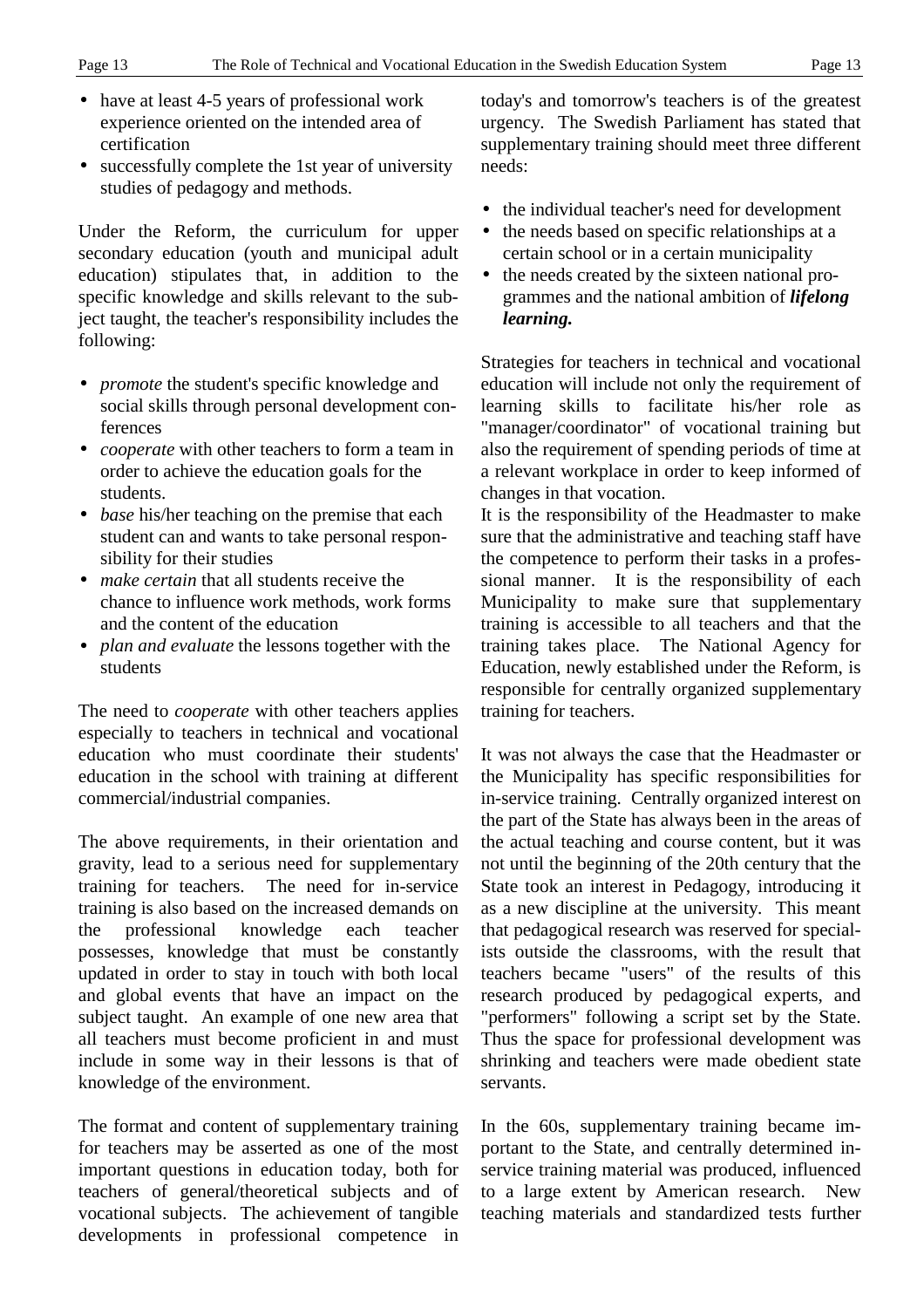restricted the already limited professional freedom for teachers.

In the 70s and 80s it was finally recognized that the pedagogy still dominating in the classroom was old-fashioned and should be replaced with more problem-oriented teaching methods. The Reform now in progress thus represents a new strategy in both preparation and implementation of supplementary training; that *of putting more responsibility into the hands of the teachers themselves* for determining the goals and execution of their own supplementary training. Teachers now have the freedom to observe their practical work, reflect on the outcome, formulate new ideas regarding teaching, and individually seek the training that they perceive to be instrumental in fulfilling the goals and ambitions of the national programmes - in effect, to become professionals. This freedom is available to all teachers; teachers in technical and vocational education included.

# **8 Entrepreneurial Orientation and Technical and Vocational Education**

**Course Course Name Taught in Programme** FE203 Basic Business Economics • 15 programmes (all programmes except Science and Technology Programme) FE201 Advanced Business Economics  $\bullet$  Business and Administration • Handicraft • Natural Resources Social Sciences FE200 Business Economics for Small Businesses • Business and Administration • Foodstuffs • Handicraft • Hotel and Catering **Industry** • Natural Resources • Social Sciences • Vehicle FE205 | Organization and Management | • Business and Administration • Health Care and Nursing • Social Sciences FE206 Personnel Administration **•** Business and Administration Social Sciences FE202 Export and Import **•** Business and Administration FE207 Financing and Calculation • Social Sciences FE204 International Economics **•** Social Sciences

In the past, Sweden has not had a strong tradition of individual enthusiasm or government support for small businesses. Assistance such as taxbreaks, professional advice, financial aid from banks, etc., has not been widely available. Moreover, education, especially technical and vocational education, has not taken advantage of the unique possibilities to enthuse young people with the idea that they could start their own business and to prepare them for the economic and organizational realities of such an investment of time and money. In today's economic recession it has become an absolute necessity to help persons with viable business ideas to get the education they need to successfully realize these ideas. Sweden has, however, over the recent decades, become aware of the value of small businessmen to the continued existence of a democratic society, which the Reform takes into serious consideration. Thus, the study of basic business economics is now included in fifteen of the sixteen national programmes (the theoretical Science and Technology Programme does not include any study of economics). In addition, further economics education is offered in the course Business Economics for Small Businesses in seven of the vocational programmes (as well as in the

> Economics branch of the Social Sciences Programme).

For those who are 20 years or older, i.e. considered to be adults in the education system, the above courses are offered in the regular upper secondary programmes under the auspices of municipal adult education.

"For those adults who have a business idea, there are special courses called "Starting Your Own Business" which can be combined with a six-month government subsidy for participants who are unemployed. The amount of the subsidy is equivalent to each participant's usual unemployment benefits and is seen as a "salary". In order to receive the subsidy, the aspiring businessman/businesswoman must submit his/her business idea to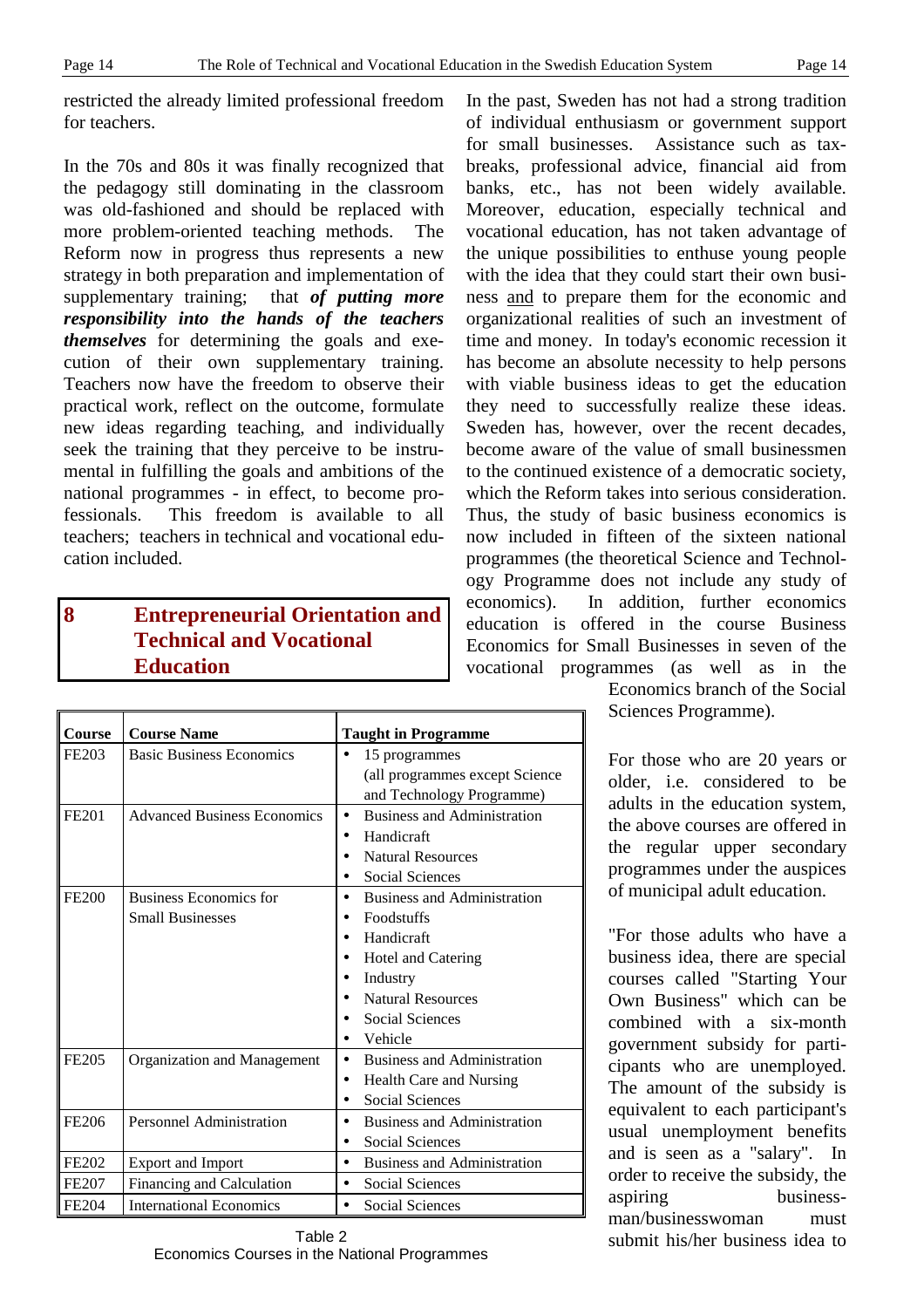an assessment panel. Other subsidies and favourable loans are available from the government to defray investment costs involved in starting a business. An advantageous loan programme for 50 million SEK was recently made available to women only.

Starting Your Own Business" courses usually cover a total of 2-3 weeks and are not "vocational" in the sense that they provide skills for a specific vocation. However, they provide the skills necessary to running a small business, such as knowledge of relevant laws, patent application, administration, planning and control, management, analysis, basic accounting, marketing, quality, etc. For those with first-class vocational skills this education is the key to realizing a certain way of life. This strategy has encouraged not only men but also women to take a decisive step in the process of opening their own businesses. It has also been invaluable for opening the door to Swedish society for immigrants with skills and business ideas.

As mentioned above, Sweden has not had a tradition of encouraging small businesses and there is a shortage of such businesses in Sweden's national economic picture. During the past years of recession and privatisation, many observers and analysts have raised their voices in warning of this situation and in encouragement of support for a broader small business sector. This type of "vocational" education in the form of "Starting Your Own Business" courses combined with the raised status of vocational education, as well as the introduction of the courses in basic business economics and business economics for small businesses under the Reform is expected to lead to an increase in the number and status of small businesses in Swedish society.

Table 2 (page 14) shows how economics is taught in the fifteen programmes.

# **9 Cooperation between the Schools and Industry**

In the past decade especially, industrial vocations experienced further losses in status and appeal among youths. Many industrial workers were recruited from amongst students who either had low grade averages or who had very little interest in industry, choosing such vocations only as a last resort. The revolutionary changes in information transfer and technology in general have led to an acute awareness of the need for high competence and excellent knowledge in vocational skills as well as in general school subjects.

Representatives from the national employers association and the trade unions have set up national vocational councils for the purpose of input and follow-up concerning matters relevant to vocational education. There are also local representatives for these groups with whom the local school boards are now developing closer ties due to the necessity of cooperation and consultation on essential vocational education issues. The goal here is to set up local municipal centres or "forums" for organized discussions between representatives from employers, employees and the schools regarding technical and vocational education in order to keep it updated and viable.

Several private industries have taken their own initiative and set up different forms of cooperation with the upper secondary schools in order to ensure relevant technical and vocational education. One example of this is found in the town of Skövde where cooperation between three parties: Volvo Car Corporation, a local university college, and an upper secondary school, has lead to the creation of a Vehicle Engineering Centre. Volvo has a long tradition of programmes for integrating apprenticeship training with theoretical and practical upper secondary education. Today, in conjunction with the Educational Reform, three steps have been taken to create the new model intended to meet future demands:

Based on the concept of *life-long learning*, the existing apprenticeship training has been revised to constitute the first step in continuous training, to make it possible for the apprentice student to go on with his/her studies and become a qualified engineer.

The content of the apprenticeship training has been adjusted to meet the goal of developing technological competence.

A specially-designed programme has been initiated, combining aspects of the national programme for science and technology with vocational studies in industrial and vehicle engineering.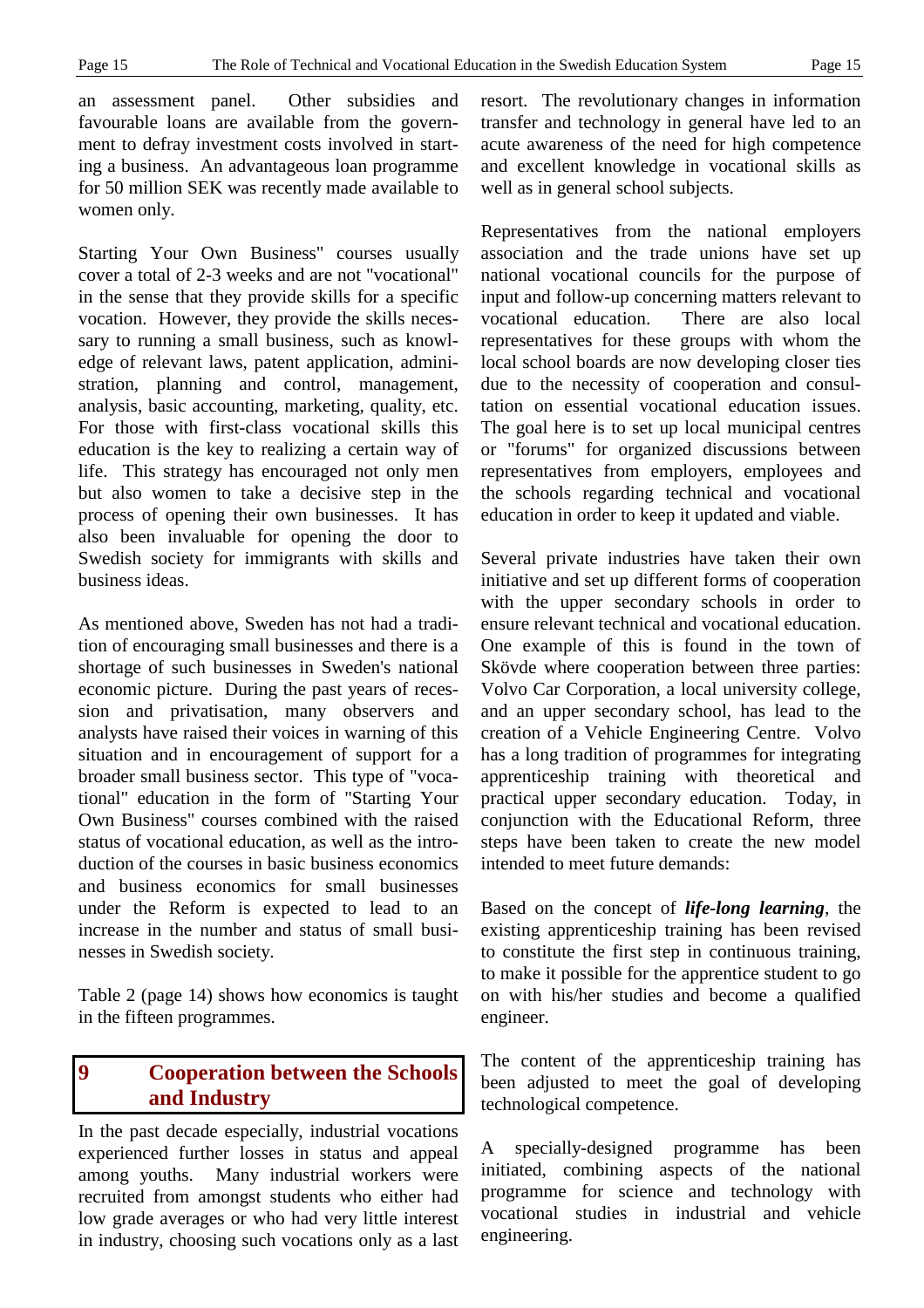The participating students have been offered a period of apprenticeship training over the three years in the company, studying full-time (40 hours a week), which means that the six school years will be completed in three years.

Another company in Volvo Car Corporation, the Volvo Olofström Stamping Plants, has decided to attack the problem of the widespread lack of interest and misunderstanding concerning industrial vocations among youths today. Several projects have been initiated in cooperation with the schools in the Olofström area, parallel to the traditional cooperation between Volvo and upper secondary and higher education:

# *Interest and pride for third graders (9-10 year olds):*

Parents who work at the Volvo Olofström Stamping Plants give informal presentations about their work and the company, and answer questions that the children have. This is usually very enlightening information and makes the children proud of their parents and the parents of their friends, as well as sows the seeds of interest in working in heavy industry.

# *Production for sixth graders:*

Sixth graders are informed in the classroom about pre-production and production activities, i.e. design, stamping and assembly, and then given the chance to see actual production operations at the plants.

# *Technology for elementary school teachers of 4th-6th grades:*

In cooperation with the Industrial Development Centre of Olofström, Volvo offers its facilities to a teacher supplementary training programme in which elementary school teachers can up-date and expand their knowledge in matters concerning modern technology and production. These teachers can then provide their pupils with a more correct, detailed and vital picture of technology.

# *Technology summer school for 8th graders (15 year olds):*

Experience and training in the activities at the stamping plants are provided in a summer course that is aimed at encouraging boys and girls to choose technical programmes when they must make a decision regarding which national programme to study after completing the 9th grade.

# *Workplace-related training for upper secondary school students:*

Volvo participates in the regular workplace related training offered under the old programmes and the reformed national programmes.

# *Cooperation with the university colleges:*

Volvo is often the site of course work projects for students at the university colleges in the Southern Sweden region.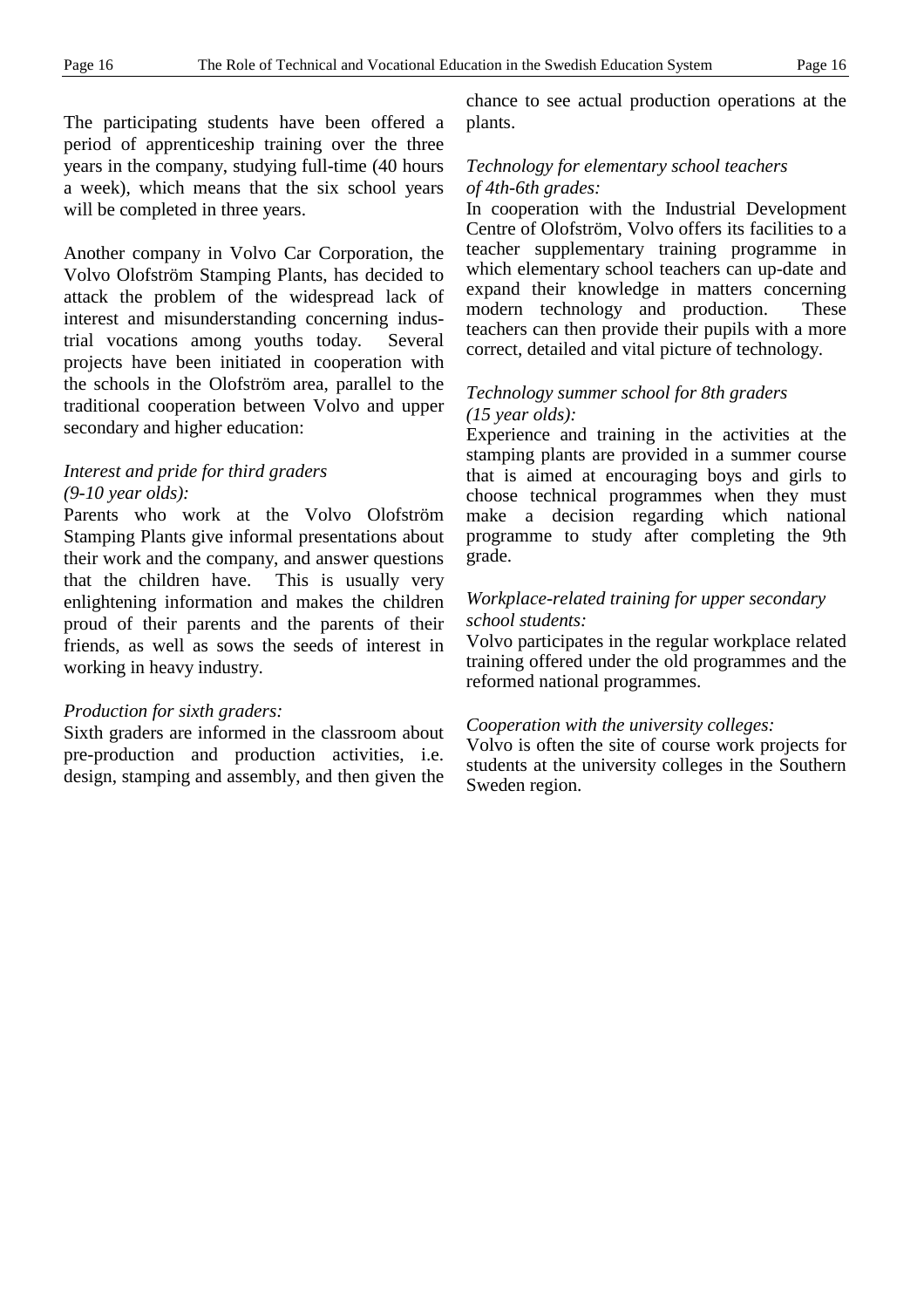# **References**

"Beskrivande data om skolverksamheten 1993", National Agency for Education Report No. 8. In Swedish. (Descriptive data regarding school operations - 1993)

"The Changing Role of Vocational and Technical Education and Training (VOTEC)", by Ragnar Eliasson, Swedish Ministry of Education and Science, 1991.

"The Changing Role of Vocational and Technical Education and Training (VOTEC)", Swedish Ministry of Education and Science, September, 1992.

"The Changing Role of Vocational and Technical Education and Training", by Christina Hasselberg, Swedish Ministry of Education and Science, February 23, 1994.

"Education and Employment: Apprenticeship and Alternance" by Christina Hasselberg. Paper given at the OECD seminar April 12-14, 1994, Marseille.

En Ny Läroplan och ett nytt betygssystem för gymnasieskolan, komvux, gymnasiesärskolan och särvux. Regeringens proposition 1992/93:250 English version: "A New Curriculum (1992/93:250)" Ministry of Education and Science.

FoU Rapport 42, Yrkesundervisning i ljuset av productionslivets reflexer, Liber UtbildningsFörlaget, Skolöverstyrelsen 1981.

"Growing with Knowledge" A reform of upper secondary and municipal adult education in Sweden, Draft Version 2 of the Government Bill and the decisions of Parliament in June 1991, Swedish Ministry of Education and Science.

SKOLFS (The Code of Statutes of The National Agency for Education) 1994 Nr 8-10. SKOLFS (The Code of Statutes of The National Agency for Education) 1994 Nr 12-13.

SUO - Statens Offentliga Utrednigar. In Swedish. (The Swedish GovernmentTs Official Reports)

Starta Eget Handboken Kullstedt and Melin (Handbook on how to start your own business)

1992 Statistics Sweden F15 SM 9201, "New Firms in Sweden 1990 and 1991".

1994 Statistics Sweden "Education in Sweden 1994".

"Strategies for Education and Research 1994, Extract from Swedish Government Bill 1993/94:100, Appendix 9", Ministry of Education and Science.

Svensk Utbildningshistoria, by Gunnar Richardson, Studentlitteratur, Lund 1990.

The Swedish Institute, publications:

- Current Sweden, No 399, June 1993, "Big Changes in Swedish Education", Kerstin Weyler.
- Fact Sheets on Sweden, "Primary and Secondary Education" March 1992, FS 39 t Em.
- Fact Sheets on Sweden, "Adult Education in Sweden" December 1992, FS 64 n Em.08.

"Vocational Education in the Reformed Upper Secondary School", by Christina Hasselberg, Swedish Ministry of Education and Science, June 8, 1993.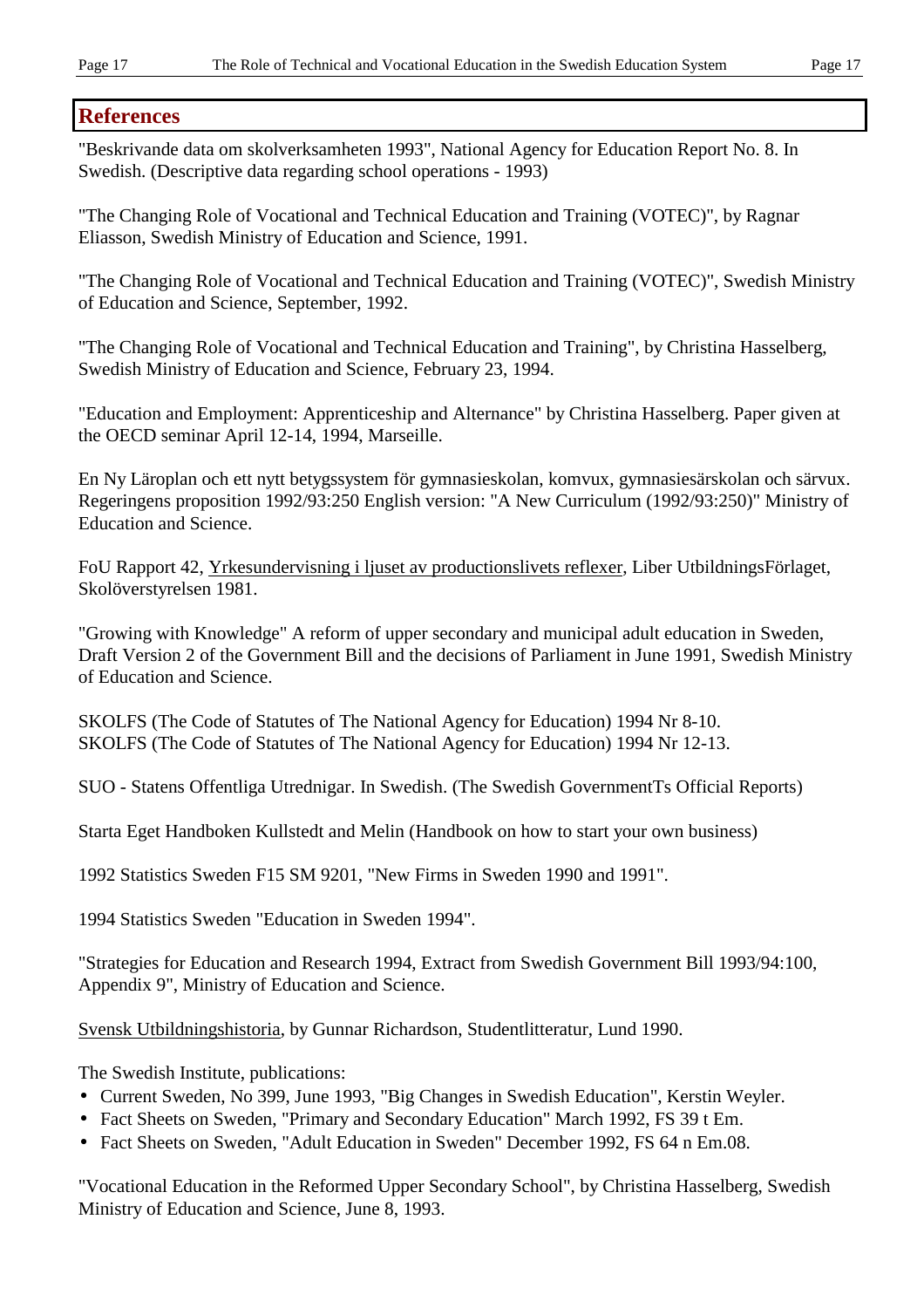# **Appendix I: Fact Sheets on the Sixteen National Programmes**

# **Vocational Programmes:**

| Building and Construction Programme19   |  |
|-----------------------------------------|--|
| Business and Administration Programme20 |  |
|                                         |  |
| Electrical Engineering Programme20      |  |
|                                         |  |
|                                         |  |
|                                         |  |
| Health Care and Nursing Programme23     |  |
| Hotel and Catering Programme23          |  |
|                                         |  |
|                                         |  |
| Natural Resources Programme25           |  |
|                                         |  |
|                                         |  |

# **General/theoretical Programmes:**

# **Guidelines for reading the Fact Sheets**

In order to graduate from a programme, the student must successfully complete:

- the required core subjects
- the required compulsory subjects for the chosen programme
- the required compulsory subjects for the chosen branch, and
- the individually selected electives.

This means that all students at youth upper secondary schools study the eight "core" subjects specified in section A on the fact sheets. These "core" subjects comprise the basis for participation in a democratic society, and for achieving lifelong learning. Then according to the respective programme and furthermore according to his/her choice of branch, the students study certain "compulsory" subjects in common with the other students in the same programme and ultimately, in the same branch. Each student then individualizes his/her programme by selecting a certain number of "electives" to study which are especially important to his/her individual educational goals.

Each course in the programmes carries a certain number of points. One point is equal to one lesson hour (40 minutes). The core subjects, compulsory subjects, and electives must be combined to achieve the minimum total number of points for graduation from a programme:

| Vocational                               | 2,400 |
|------------------------------------------|-------|
| $(1,370)$ points in vocational subjects) |       |
| General/Theoretical                      | 2,180 |

Note: The Arts Programme requires 2,180 points to graduate.

Only the points for the eight core subjects are specified on the fact sheets. As pointed out in the footnote on each fact sheet, the information on the fact sheets often refers to subjects, not specific courses studied in the programmes/branches and because of this, points cannot correctly be specified. Please see Appendix II (page 28) for an example of a completely specified programme, the Vehicle Programme.

Students at Municipal Adult Education schools can graduate from the Social Sciences programme or the Science and Technology programme. The programmes are otherwise highly individualized. All students study the core subjects but then each student is free to create his/her own programme based on a combination of courses from the different national programmes. To graduate with an upper secondary school certificate, the adult student must obtain 1,990 points.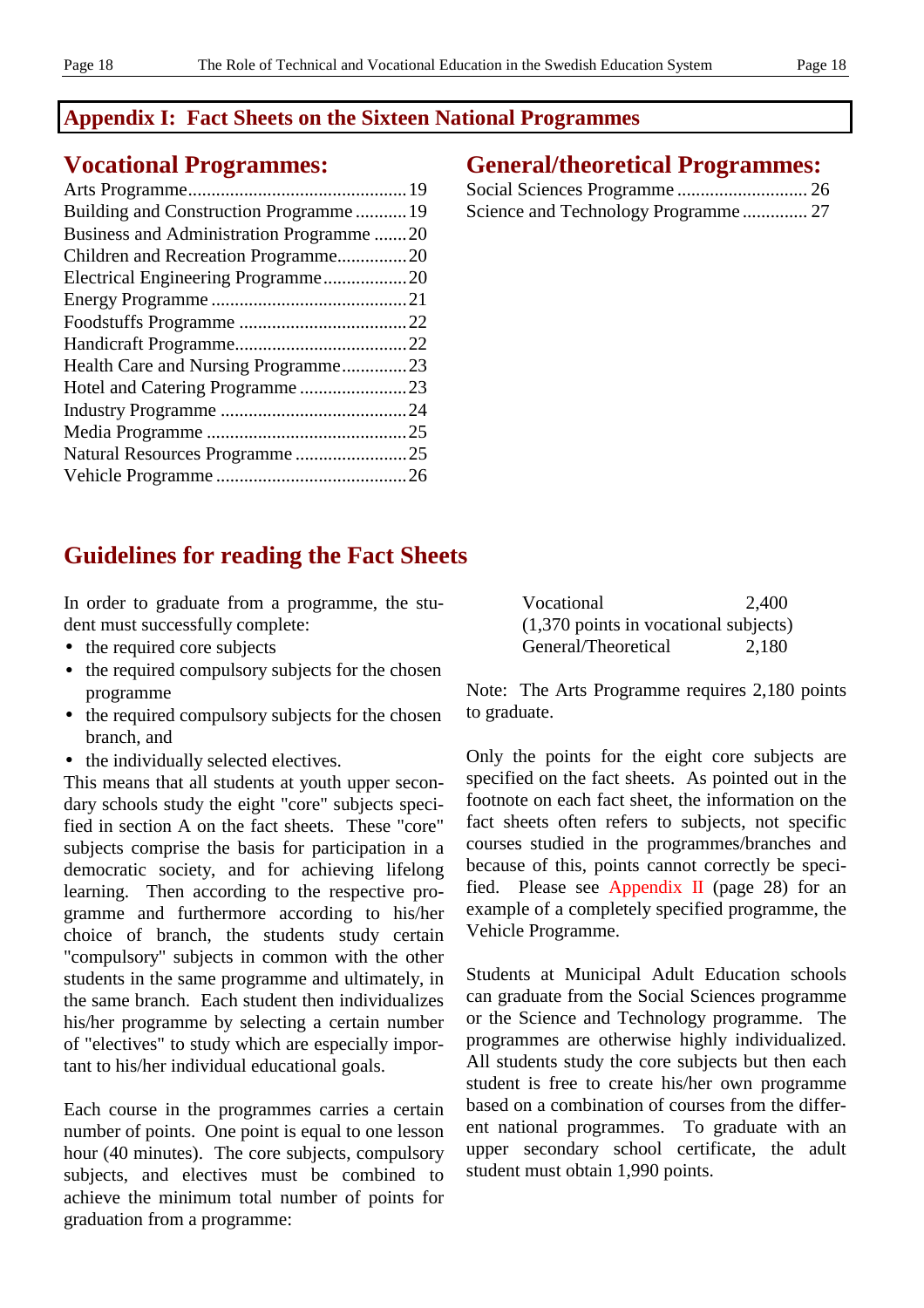### **Arts Programme**✶

# **A Core subjects and compulsory subjects** (in the order of value in study points):

| Swedish                            | $200$ pts |
|------------------------------------|-----------|
| A: Language and Mankind            |           |
| B: Language - Literature - Society |           |
| English A                          | $110$ pts |
| Mathematics A                      | $110$ pts |
| Civics A                           | 90 pts    |
| Sports and Health A                | 80 pts    |
| Religion A                         | 30 pts    |
| General Science A                  | 30 pts    |
| <b>Arts Activities</b>             | 30 pts    |
|                                    |           |

# *Compulsory subjects in the Programme:*

English B History A Mathematics B

# **B Vocational subjects in the Programme**

# *Compulsory subjects*

Basic Work Environment Knowledge Basic Computer Science Orientation in the Arts Basic Business Economics Basic Cultural History

#### *Electives*

Arrangement and Composition Children and Music Children, Dance and Theatre Choir Composition Computer Graphics and Sound Conducting and Ensemble Conducting Cultural History Dance Improvisation and Design - Textiles and Fashion Design in Metal Design - Textiles and Weaving Design in Wood Design in Ceramics and Glass Design - Environment Dramatic Form and Composition **Graphics** History of Art and Design History of Dance and Theatre History of Music Images and Illustrations Instrument/Song Moving Pictures Music Production and Sound Music for Dance and Theatre Painting and Sculpture Photographic pictures Rhythm with Dance Scenography Staged Music Project Techniques Theatre Techniques Visualization

# **C Vocational subjects in the Programme branches**

#### **C1 Dance and Theatre**

#### *Compulsory courses*

Music for dance and theatre Theatre production

#### *Electives*

Dance, form and acting Dance training Physical training Acting on stage

# **C2 Art and Design**

#### *Compulsory courses*

Images Design

### **C3 Music**

# *Compulsory courses*

Ensemble Pitch and music Instrument/Song Music and communication

# **Building and Construction Programme\***

# **A Core subjects and compulsory subjects** (in the order of value in study points):

| Swedish                            | $200$ pts |
|------------------------------------|-----------|
| A: Language and Mankind            |           |
| B: Language - Literature - Society |           |
| English A                          | $110$ pts |
| Mathematics A                      | $110$ pts |
| Civics A                           | 90 pts    |
| Sports and Health A                | 80 pts    |
| Religion A                         | 30 pts    |
| General Science A                  | 30 pts    |
| <b>Arts Activities</b>             | 30 pts    |

# **B Vocational subjects in the Programme**

#### *Compulsory subjects*

Basic Work Environment Knowledge Basic Computer Science Basic Business Economics Basic Electricity Building Construction Techniques

# **C Vocational subjects in the Programme branches**

# **C1 Structural Sheet Metals**

*Compulsory courses* Construction Techniques

 $\overline{1}$ Note that the above is mainly an overview of the subjects, not the actual courses offered, which are often more numerous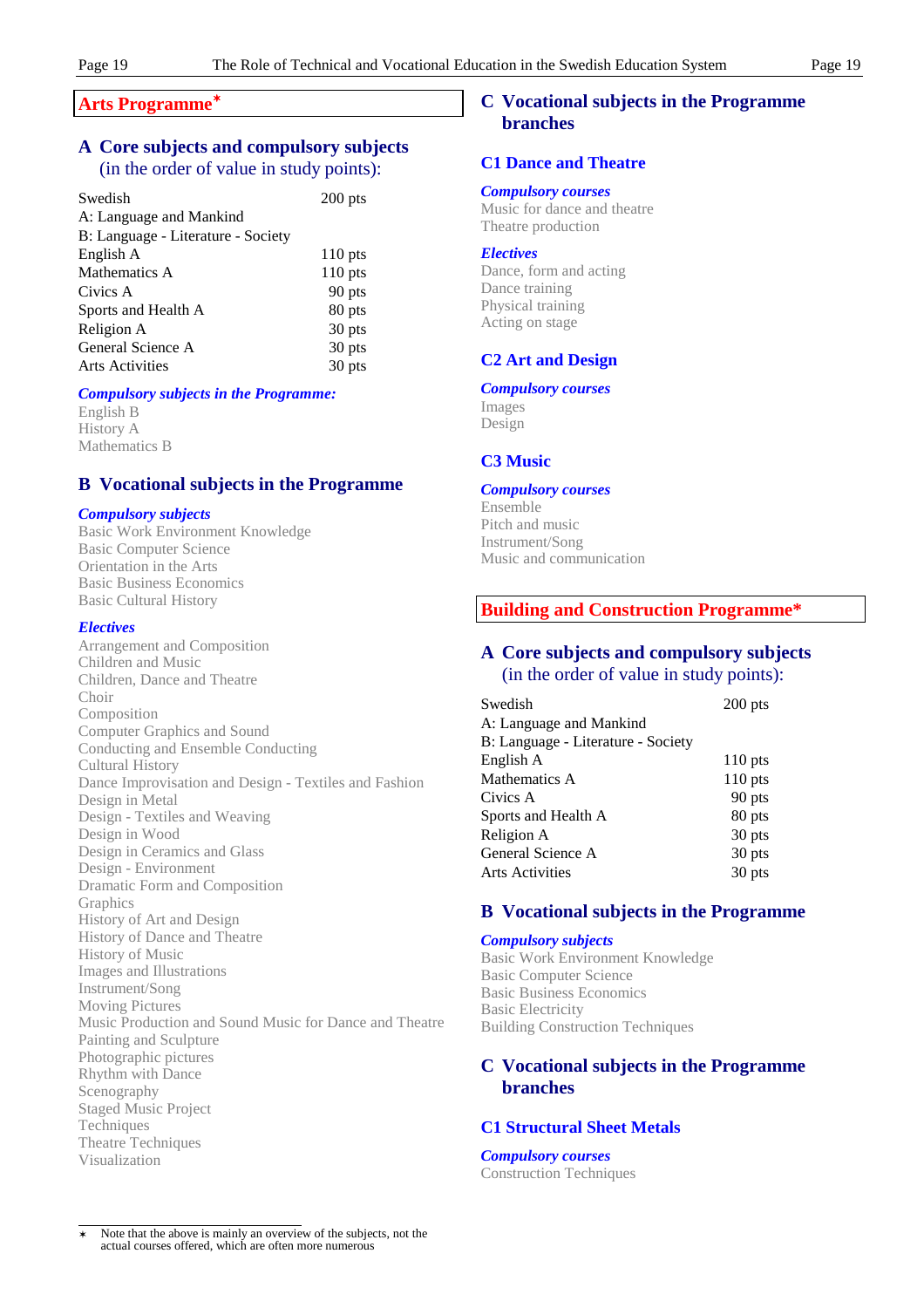#### *Electives*

Advanced Construction Techniques Vocational Construction Techniques

#### **C2 Building and Site Preparation**

#### *Electives*

Site Construction Machine Techniques Site Construction Techniques Vocational Site Techniques Heavy Vehicle Technology

#### **C3 Painting**

#### *Electives*

Building Techniques Vocational Painting Techniques Vehicle Painting Techniques

#### **Business and Administration Programme**✶

# **A Core subjects and compulsory subjects**

(in the order of value in study points):

| Swedish                            | $200$ pts |
|------------------------------------|-----------|
| A: Language and Mankind            |           |
| B: Language - Literature - Society |           |
| English A                          | $110$ pts |
| Mathematics A                      | $110$ pts |
| Civics A                           | 90 pts    |
| Sports and Health A                | 80 pts    |
| Religion A                         | 30 pts    |
| General Science A                  | 30 pts    |
| <b>Arts Activities</b>             | 30 pts    |
|                                    |           |

### **B Vocational subjects in the Programme**

#### *Compulsory subjects*

Work Environment Knowledge Basic Computer Science Basic Business Economics Advanced Business Economics Basic Administration Trade (marketing, sales, purchasing and storage, etc.) Trade and Administration

#### *Electives*

Advanced Administration Business Economics: Export and Import Business Economics: Personnel Business Economics: Organization and Management Business Economics: Small Businesses Trade Trade: Sales Trade: Advertising Trade: Transport Tourism and Travel Service

# **Children and Recreation Programme\***

# **A Core subjects and compulsory subjects** (in the order of value in study points):

| Swedish                            | $200$ pts |
|------------------------------------|-----------|
| A: Language and Mankind            |           |
| B: Language - Literature - Society |           |
| English A                          | $110$ pts |
| Mathematics A                      | $110$ pts |
| Civics A                           | 90 pts    |
| Sports and Health A                | 80 pts    |
| Religion A                         | 30 pts    |
| General Science A                  | 30 pts    |
| <b>Arts Activities</b>             | 30 pts    |

# **B Vocational subjects in the Programme**

#### *Compulsory subjects*

Work Environment Knowledge Basic Computer Science Basic Business Economics Knowledge of Children and Recreation Pedagogy for Children and Recreation

#### *Electives*

Activities for Children and Recreation

- Play & Sports
- **Library Activities**
- Culture
- Handicap and Recreation
- Swimming
	- Creative Drama
	- Skiing
	- Child Care
	- Nature and Outdoor Recreation

# **Electrical Engineering Programme\***

# **A Core subjects and compulsory subjects** (in the order of value in study points):

| $200$ pts |
|-----------|
|           |
|           |
| $110$ pts |
| $110$ pts |
| 90 pts    |
| 80 pts    |
| 30 pts    |
| 30 pts    |
| 30 pts    |
|           |

#### **B Vocational subjects in the Programme**

#### *Compulsory subjects*

Basic Work Environment Knowledge Basic Computer Science Basic Electronics Basic Electricity Basic Business Economics Quality Technology in Production Basic Control Technology Basic Workshop Techniques

 $\overline{1}$ Note that the above is mainly an overview of the subjects, not the actual courses offered, which are often more numerous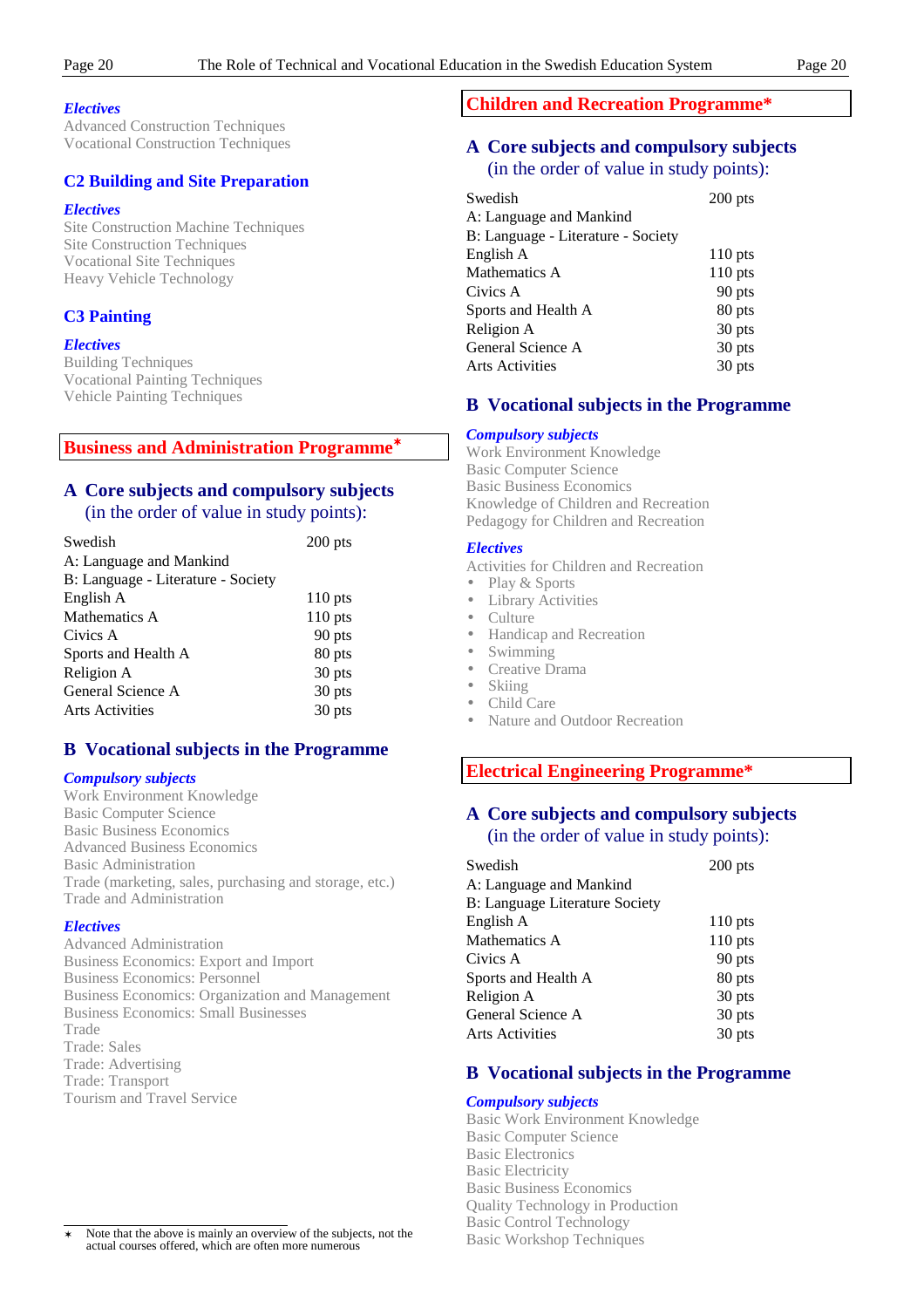#### *Electives*

Restricted Electrical Certificate BB2 Basic and Advanced Technology

### **C Vocational subjects in the Programme branches**

#### **C1 Automation**

#### *Compulsory subjects*

Computer Science (CAD) Electricity 3-phase AC current Measurement and Control Systems Control Technology using a PC

#### *Electives*

Advanced Electronics Electronics Systems Advanced Measurement and Control Systems Advanced Control Technology Welding Techniques Workshop Techniques Maintenance Hydraulics

#### **C2 Electronics**

#### *Compulsory subjects*

#### Advanced Electronics

#### *Electives*

Advanced Computer Programming and Applications Advanced Electronics Advanced Electronics Systems Electricity: 3-phase AC Electricity: Kitchen and Laundry Appliances Medical Equipment Basic Medical Knowledge TV/Alarm/Network Installation

#### **C3 Installation**

#### *Compulsory subjects*

Electricity: 3-phase AC Measurement and Control Systems TV/Alarm/Network Installation

#### *Electives*

Computer Science CAD Electrical Distribution **Electronics** Electrical Installation Electrical Appliances Advanced Measurement and Control Systems Control Technology Advanced TV/Alarm/Network

#### **Energy Programme**✶

### **A Core subjects and compulsory subjects** (in the order of value in study points):

| $200$ pts |
|-----------|
|           |
|           |
| $110$ pts |
| $110$ pts |
| 90 pts    |
| 80 pts    |
| 30 pts    |
| 30 pts    |
| 30 pts    |
|           |

#### **B Vocational subjects in the Programme**

#### *Compulsory subjects*

Basic Work Environment Knowledge Basic Computer Science Basic Electricity Basic Energy Technology Basic Business Economics Environmental Science Energy Measurement and Control Systems Basic Control Technology Basic Workshop Techniques

#### *Electives within the Programme*

Basic Electronics Electricity:  $3$ -phase  $AC + app$ liances Advanced Energy Techniques Maintenance Hydraulics

# **C Vocational subjects in the Programme branches**

#### **C1 Energy**

#### *Electives*

Restricted Electrical Cert. BB2 Buildings: Operation Technology Vehicle Tech. small machines Combustion Engine Technology Power and Heating Technology Cooling and Heat Pump Tech. Water Sewer Technology Basic & Advanced Water Power Heat Water Sanitation

#### **C2 Shipping Technology**

#### *Electives*

Shipping Technology: Safety Shipping Technology: Maintenance Shipping Technology: Operation Shipping Technology: Fishery Machinist Certificate Master's Certificate Electricity: 3-phase AC Electricity: Kitchen and Laundry Appliances Medical Equipment

 $\overline{1}$ Note that the above is mainly an overview of the subjects, not the actual courses offered, which are often more numerous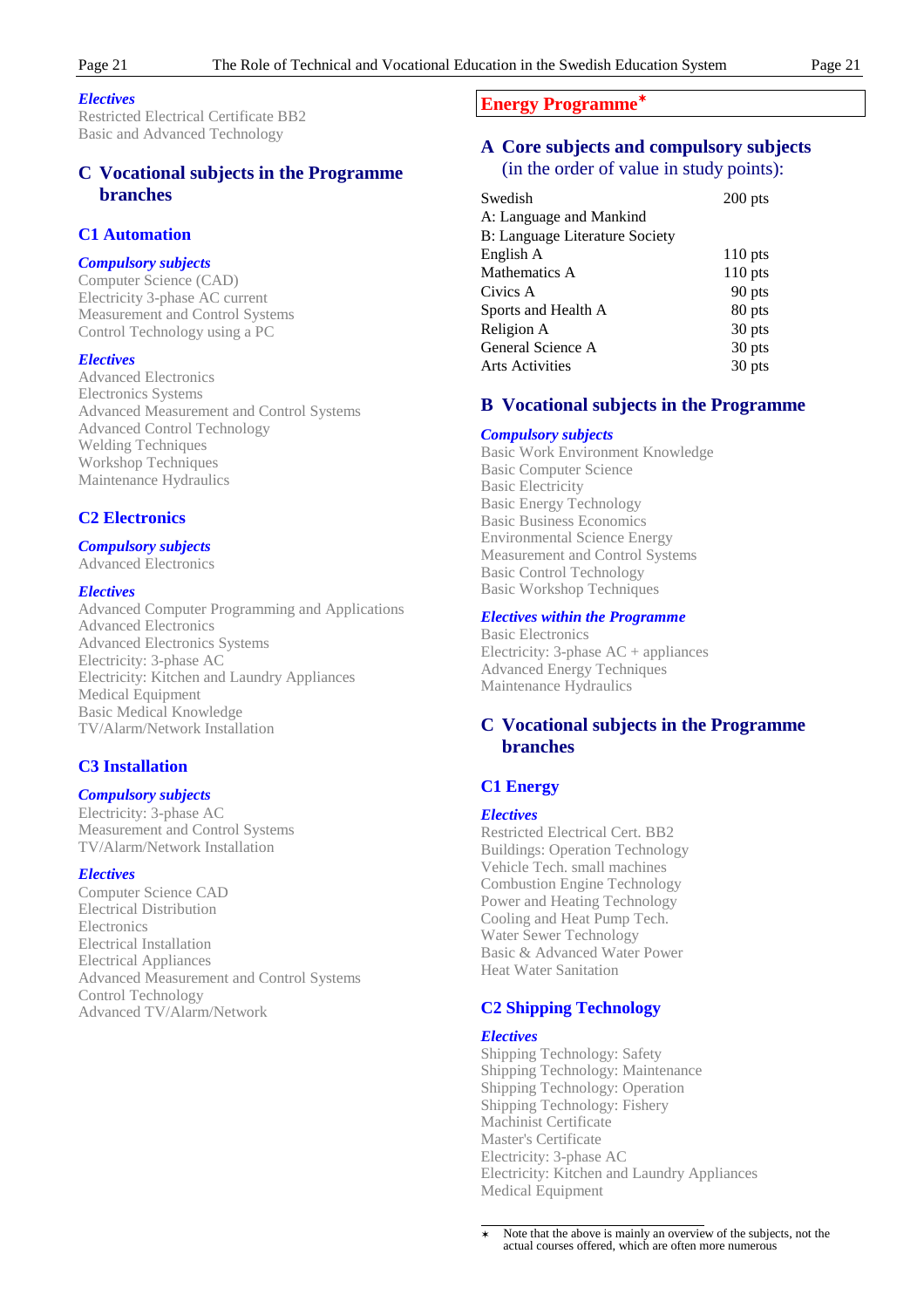Basic Medical Knowledge TV/Alarm/Network Installation

# **C3 Water-Heat-Sanitation (WHS)**

#### *Electives*

Restricted Electrical Cert. BB2 Basic WHS technology WHS Welding WHS Advanced heating WHS Advanced sanitation WHS industrial pipes

# **Foodstuffs Programme**✶

### **A Core subjects and compulsory subjects** (in the order of value in study points):

| Swedish                        | $200$ pts |
|--------------------------------|-----------|
| A: Language and Mankind        |           |
| B: Language Literature Society |           |
| English A                      | $110$ pts |
| Mathematics A                  | $110$ pts |
| Civics A                       | 90 pts    |
| Sports and Health A            | 80 pts    |
| Religion A                     | 30 pts    |
| General Science A              | 30 pts    |
| <b>Arts Activities</b>         | 30 pts    |
|                                |           |

# **B Vocational subjects in the Programme**

#### *Compulsory subjects*

Basic Work Environment Knowledge Basic Computer Science Basic Business Economics Trade Sales and Service Hygiene Basic Knowledge of Foodstuffs Foodstuffs Technology Knowledge of Material and Machines Basic Nutrition

#### *Electives*

Basic Electrical Safety Business Economics Small Businesses Basic Food Preparation Cold Dishes Advanced Nutrition

# **C Vocational subjects in the Programme branches**

### **C1 Bakery and Patisserie**

#### *Compulsory subjects*

Basic Bakery Basic Patisserie Foodstuffs Knowledge for Bakery and Patisserie

# *Electives*

Bakery production Advanced Patisserie: Chocolate Advanced Patisserie: Confectionery Advanced Patisserie: Production

### **C2 Fresh and Cured Meat Products**

#### *Compulsory subjects*

Basic Knowledge of Cured Meat Foodstuffs: Butchery/Cured Meat Basic Butchery

#### *Electives*

Cured Meat: production Food Prep: in quantity/catering Food Preparation: hot dishes Advanced Butchery: pork/beef/other

### **Handicraft Programme\***

# **A Core subjects and compulsory subjects** (in the order of value in study points):

| Swedish                        | $200$ pts |
|--------------------------------|-----------|
| A: Language and Mankind        |           |
| B: Language Literature Society |           |
| English A                      | $110$ pts |
| Mathematics A                  | $110$ pts |
| Civics A                       | 90 pts    |
| Sports and Health A            | 80 pts    |
| Religion A                     | 30 pts    |
| General Science A              | 30 pts    |
| <b>Arts Activities</b>         | 30 pts    |

### **B Vocational subjects in the Programme**

#### *Compulsory subjects*

Basic Work Environment Knowledge Basic Computer Science Basic Electrical Safety Basic Business Economics Business Economics Small Businesses Knowledge of Handicraft Orientation and Service History of Culture and Style

#### *Electives*

Advanced Business Economics Knowledge of Handicraft: materials Knowledge of Handicraft: repair and storage Basic Handicraft Techniques Advanced Handicraft Techniques

 $\overline{1}$ Note that the above is mainly an overview of the subjects, not the actual courses offered, which are often more numerous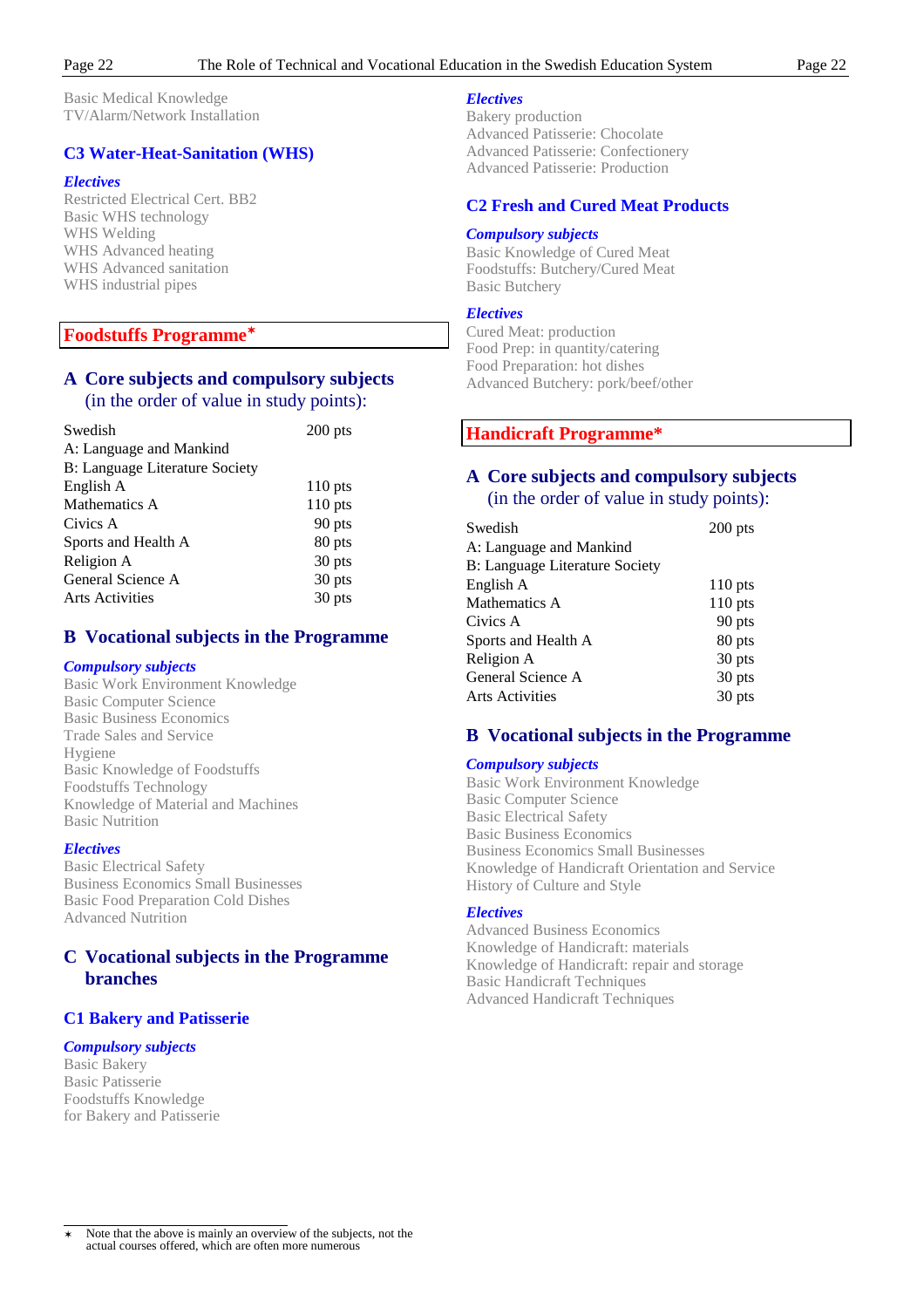# **Health Care and Nursing Programme\***

# **A Core subjects and compulsory subjects** (in the order of value in study points):

| Swedish                        | $200$ pts |
|--------------------------------|-----------|
| A: Language and Mankind        |           |
| B: Language Literature Society |           |
| English A                      | $110$ pts |
| Mathematics A                  | $110$ pts |
| Civics A                       | 90 pts    |
| Sports and Health A            | 80 pts    |
| Religion A                     | 30 pts    |
| General Science A              | 30 pts    |
| <b>Arts Activities</b>         | 30 pts    |

#### **B Vocational subjects in the Programme**

#### *Compulsory subjects*

Basic Work Environment Knowledge Basic Computer Science Basic Business Economics Business Economics Organization & Management Health Knowledge of Health Care Basic Medical Knowledge Medical Knowledge: Man Social and Cultural Basic Health Care Psychology Basic Social Aspects of Health Care Technology in Health Care, Nursing, or Dental Care Knowledge of Dental Care

# **C Vocational subjects in the Programme branches**

#### **C1 Health Care**

#### *Compulsory subjects*

Advanced Medical Knowledge Basic Ethics Advanced Health Care Advanced Social Aspects of Health Care

#### *Electives*

Foot Health Care Health Care: Emergency Health Care: Day Clinics Health Care: Psychiatry Health Care: Children and Youths Rehabilitation The Mentally Handicapped

#### **C2 Dental Care**

#### *Compulsory subjects*

Basic Dental Care Basic Dental Nursing

#### *Electives*

Advanced Dental Care Advanced Dental Nursing

#### **Hotel and Catering Programme**✶

# **A Core subjects and compulsory subjects** (in the order of value in study points):

| Swedish                               | $200$ pts |
|---------------------------------------|-----------|
| A: Language and Mankind               |           |
| <b>B: Language Literature Society</b> |           |
| English A                             | $110$ pts |
| Mathematics A                         | $110$ pts |
| Civics A                              | 90 pts    |
| Sports and Health A                   | 80 pts    |
| Religion A                            | 30 pts    |
| General Science A                     | 30 pts    |
| <b>Arts Activities</b>                | 30 pts    |
|                                       |           |

#### **B Vocational subjects in the Programme**

#### *Compulsory subjects*

Basic Work Environment Knowledge Basic Computer Science Basic Business Economics Knowledge of Hotels Basic Hygiene Basic Foodstuffs Material and Machinery: kitchen and waiting tables Food Preparation: basic cold and hot dishes Basic Nutrition Basic Principles of Waiting Tables

#### *Electives*

Basic Electrical Safety Business Economics Small Businesses Hotel: Flowers and Decoration Food Preparation: alcoholic beverages Food Preparation: Gastronomy

# **C Vocational subjects in the Programme branches**

#### **C1 Hotel**

*Compulsory subjects* Advanced Hotel Operation Hotel Equipment

#### *Electives*

Hotel Operation: Housekeeper Hotel Operation: Conference Hotel Operation: Reception Tourism and Service

#### **C2 Restaurant**

#### *Compulsory subjects*

Advanced Hygiene Advanced Foodstuffs Food Prep: Catering Food Prep: Restaurant Dishes Advanced Nutrition Advanced Waiting Tables

 $\overline{1}$ Note that the above is mainly an overview of the subjects, not the actual courses offered, which are often more numerous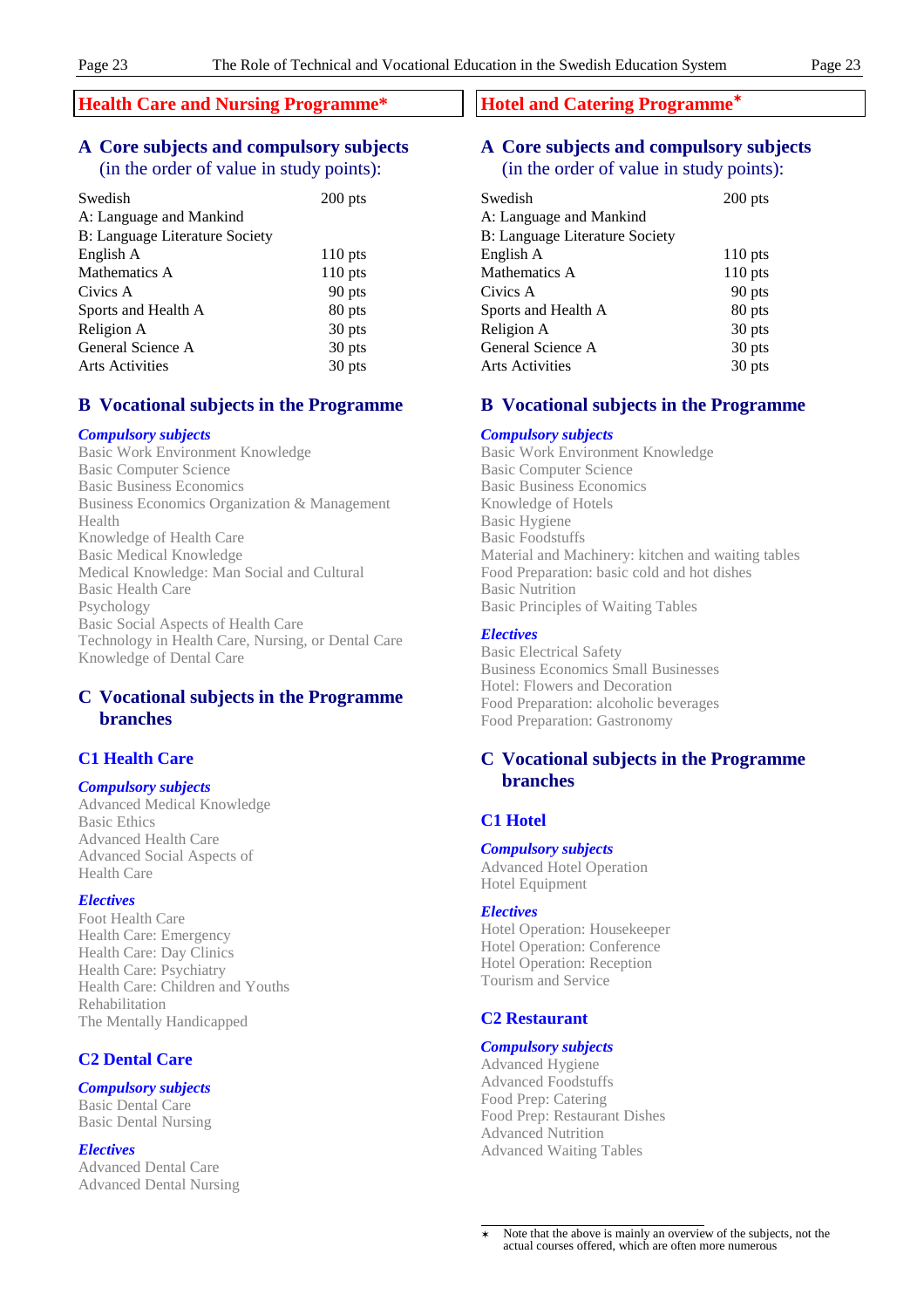#### *Electives*

Food Prep: Special Diets Food Prep: Advance Restaurant Dishes Further Advanced Waiting Tables

# **C3 Catering**

#### *Compulsory subjects*

Advanced Foodstuffs Hygiene Advanced Foodstuffs Food Prep: Catering Food Prep: Basic Restaurant Dishes Catering Production Advanced Nutrition Advanced Waiting Tables

#### *Electives*

Food Prep: Special Diets Nutrition: Dietetics

# **Industry Programme**✶

# **A Core subjects and compulsory subjects** (in the order of value in study points):

| Swedish                        | $200$ pts |
|--------------------------------|-----------|
| A: Language and Mankind        |           |
| B: Language Literature Society |           |
| English A                      | $110$ pts |
| Mathematics A                  | $110$ pts |
| Civics A                       | 90 pts    |
| Sports and Health A            | 80 pts    |
| Religion A                     | 30 pts    |
| General Science A              | 30 pts    |
| <b>Arts Activities</b>         | 30 pts    |

# **B Vocational subjects in the Programme**

#### *Compulsory subjects*

Basic Work Environment Knowledge Basic Computer Science Basic Business Economics Basic Electrical Safety Quality Techniques in Production Basic Control Technology Basic Maintenance

#### *Electives (one subject at least must be studied)*

Basic Workshop Techniques Basic Technology

# **C Vocational subjects in the Programme branches**

### **C1 Industry**

### *Compulsory subjects*

Production Technology CAD/CAM Technology Industry-Technology Basic CNC Workshop Techniques

# *Electives*

**Electronics** Electrical Safety Casting Technology Model Techniques Sheet Metal Technology Control Technology Welding Techniques Maintenance Technology Workshop Techniques Tools

#### **C2 Process**

### *Compulsory subjects (not printing)*

Basic Control Technology Process Technology

#### *Electives*

Basic Foodstuffs Hygiene Basic Knowledge of Foodstuffs Process Techniques (pulp/paper, metal, casting, plastics, foodstuffs, chemical, etc.) Screen/Printing Techniques

# **C3 Textiles & Garments**

#### *Compulsory subjects*

Basic Technology: Textiles & Garments Basic Materials

#### *Electives*

Leather Techniques Tricot Techniques Patterns and Grading Computerized Pattern Handling Drawing and Design Textiles Business Econ: Small Businesses Trade and Marketing

# **C4 Wood**

### *Compulsory subjects*

Basic Wood Processes Basic wood materials Drying

### *Electives*

Model Techniques Sawmill Technology CAD/CAM Techniques Wood Furniture Techniques Workshop Techniques

 $\overline{1}$ Note that the above is mainly an overview of the subjects, not the actual courses offered, which are often more numerous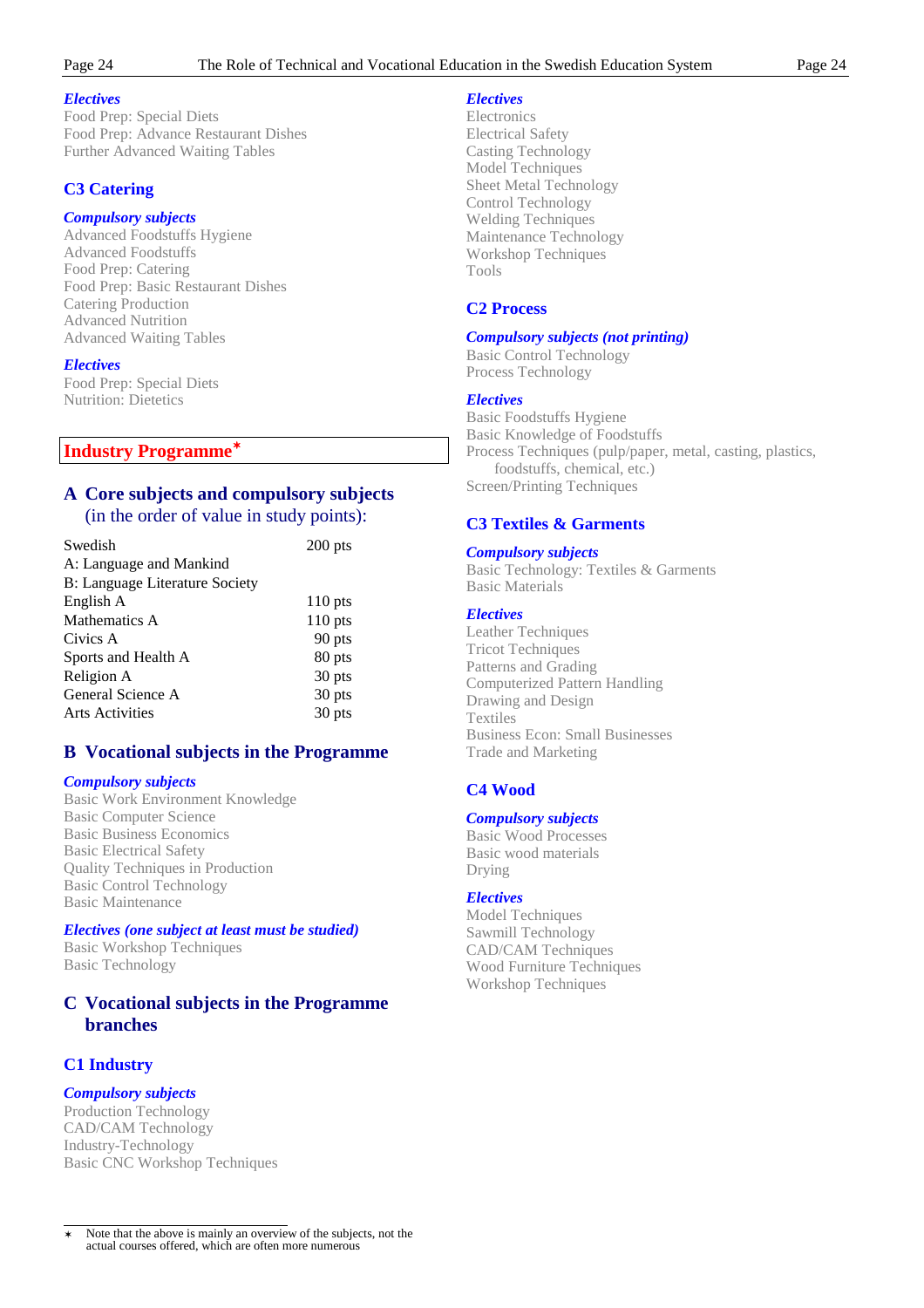### **Media Programme**✶

# **A Core subjects and compulsory subjects** (in the order of value in study points):

| Swedish                        | $200$ pts |
|--------------------------------|-----------|
| A: Language and Mankind        |           |
| B: Language Literature Society |           |
| English A                      | $110$ pts |
| Mathematics A                  | $110$ pts |
| Civics A                       | 90 pts    |
| Sports and Health A            | 80 pts    |
| Religion A                     | 30 pts    |
| General Science A              | 30 pts    |
| <b>Arts Activities</b>         | 30 pts    |

# **B Vocational subjects in the Programme**

#### *Compulsory subjects*

Basic Work Environment Knowledge Basic Computer Science Basic Business Economics Knowledge of Media Media Forms and Expressions Media Techniques

#### *Electives*

Advanced Expo Advanced Photographic Pictures Advanced Graphic Reproduction Advanced Graphic Form Advanced Graphic Montage Advanced Illustration Advanced Sound Media Advanced Media Communication Advanced Moving Pictures Advanced Screen Techniques Advanced Text Production Advanced Text Handling

# **C Vocational subjects in the Programme branches**

### **C1 Information and Advertising**

# *Compulsory subjects*

Media Communication

#### *Electives (in combination with advanced course above)*

Printed Pictures and Text Basic Expo Basic Photographic Pictures Basic Graphic Reproduction Basic Graphic Form Basic Graphic Montage Basic Sound Media Basic Moving Pictures Basic Text Production Basic Text Handling

# **C2 Printed Media**

#### *Compulsory subjects*

Printed Pictures and Text

 $\overline{1}$ Note that the above is mainly an overview of the subjects, not the actual courses offered, which are often more numerous

#### *Electives (in combination with advanced course above)*

Basic Expo Basic Photographic Pictures Basic Graphic Reproduction Basic Graphic Form Basic Graphic Montage Basic Sound Media Basic Media Communication Basic Moving Pictures Basic Text Production Basic Text Handling

# **Natural Resources Programme\***

# **A Core subjects and compulsory subjects** (in the order of value in study points):

| Swedish                        | $200$ pts |
|--------------------------------|-----------|
| A: Language and Mankind        |           |
| B: Language Literature Society |           |
| English A                      | $110$ pts |
| Mathematics A                  | $110$ pts |
| Civics A                       | 90 pts    |
| Sports and Health A            | 80 pts    |
| Religion A                     | 30 pts    |
| General Science A              | 30 pts    |
| <b>Arts Activities</b>         | 30 pts    |

# **B Vocational subjects in the Programme**

#### *Compulsory subjects*

Basic Work Environment Knowledge Basic Computer Science Basic Business Economics Basic Electrical Safety Botany Economizing in Food Preparation Work Environments Tools and Machines for Natural Resource Use Knowledge of Nature and the Environment

#### *Electives*

Working in a Team Animal Husbandry Shipping Technology: Machinist Certificate Shipping Technology: Master's Certificate Buildings and Equipment Vehicle Technology Basic Heavy Vehicle Technology Advanced Business Economics Business Economics Small Businesses Trade: Sales and Service Earth Science Natural Resource Production: Gardens, Fishery, Greenhouse, Ecological Cultivation, Transport, Pigs, Cattle, Golf Course Care, Floriculture, Dairy, Timber, etc. Natural Resource Techniques: Repairs, Greenhouse Techniques, Machine Operation Advanced Knowledge of Nature and the Environment: Fishery, Recycling and Composting, Microbiology and Genetics, Waterways, Wildlife Conservation Welding Technology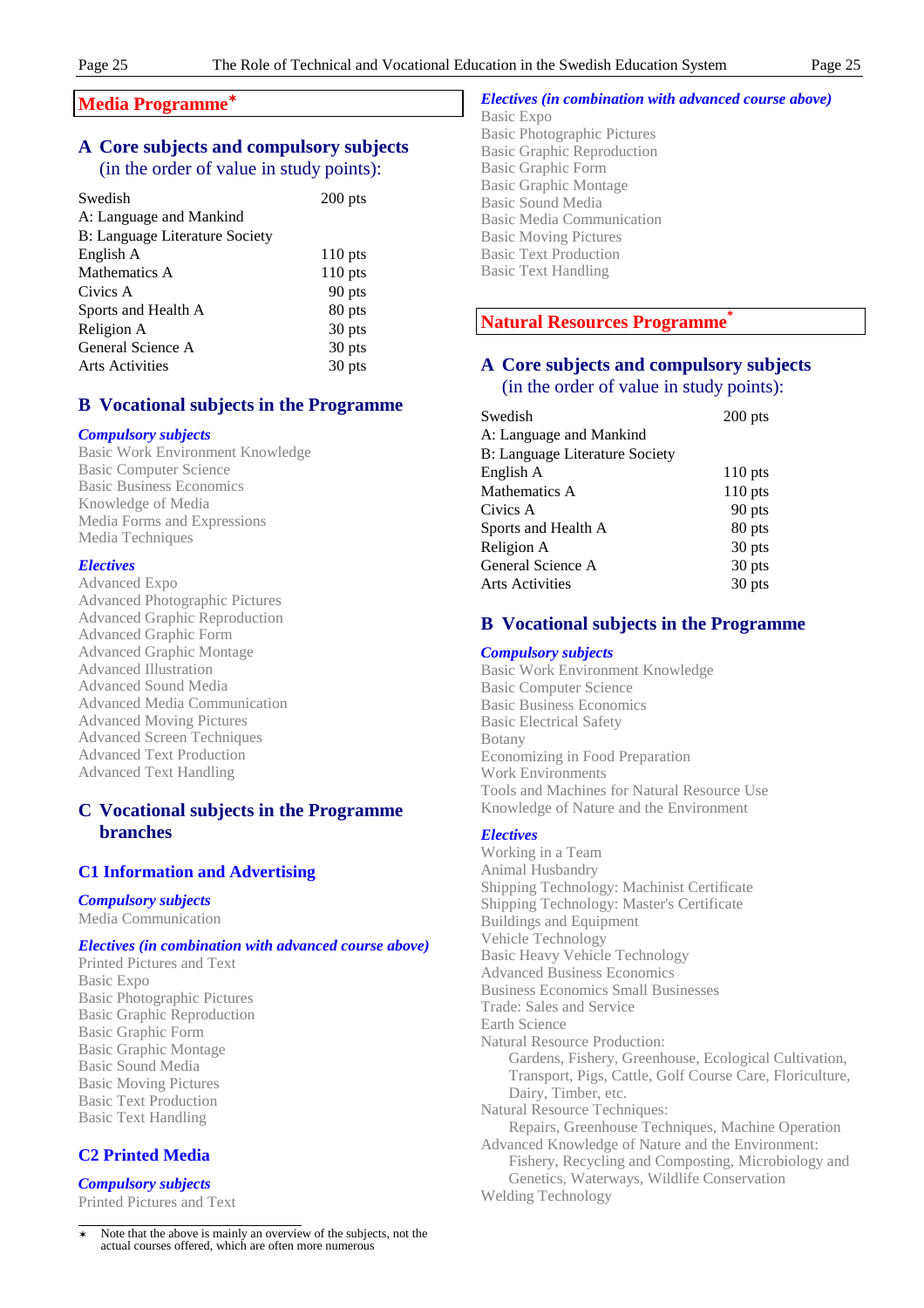### **Vehicle Programme**✶

# **A Core subjects and compulsory subjects** (in the order of value in study points):

| Swedish                        | $200$ pts |
|--------------------------------|-----------|
| A: Language and Mankind        |           |
| B: Language Literature Society |           |
| English A                      | $110$ pts |
| Mathematics A                  | $110$ pts |
| Civics A                       | 90 pts    |
| Sports and Health A            | 80 pts    |
| Religion A                     | 30 pts    |
| General Science A              | 30 pts    |
| <b>Arts Activities</b>         | 30 pts    |

# **B Vocational subjects in the Programme**

# *Compulsory subjects*

Basic Work Environment Knowledge Basic Computer Science Basic Business Economics Basic Electrical Safety Basic Vehicle Technology

# **C Vocational subjects in the Programme branches**

# **C1 Aircraft Maintenance**

# *Electives*

Electricity: DC and 1-phase AC **Electronics** Electronic Systems Basic Aircraft Technology Combustion Motor Technology Basic Fuselage Basic Aircraft Control Systems

# **C2 Body Work**

# *Electives*

Vehicle Service and Maintenance Body Work Painting Techniques Welding Techniques Repair of Plastics

# **C3 Vehicles**

# *Compulsory subjects*

Vehicle Service and Maintenance Vehicle Electricity and **Electronics** Body Work and Interior

# *Electives*

Electronic Systems Vehicle Technology Basic Heavy Vehicles Electric Vehicles Combustion Motor Technology Business Econ: small businesses Trade: Sales and Service Branch and Product Knowledge Personal Sales Techniques Chassis: Passenger Cars Chassis: Heavy Vehicles Air Conditioning Systems Power Transmission Technology Control Systems: Heavy Vehicles Hydraulic Systems Welding Techniques

# **C4 Transport**

#### *Compulsory subjects*

Basic Heavy Vehicles

#### *Electives*

Construction Site Vehicles Preparing Construction Site Business Econ: Small Businesses Transport Technology Air Cargo Timber Transports Logistics Tank and Bulk Transport Sanitation Transport Distribution Transport

# **Social Sciences Programme\***

# **A Core subjects and compulsory subjects** (in the order of value in study points):

| Swedish                               | $200$ pts |
|---------------------------------------|-----------|
| A: Language and Mankind               |           |
| <b>B: Language Literature Society</b> |           |
| English A                             | $110$ pts |
| Mathematics A                         | $110$ pts |
| Civics A                              | 90 pts    |
| Sports and Health A                   | 80 pts    |
| Religion A                            | 30 pts    |
| General Science A                     | 30 pts    |
| <b>Arts Activities</b>                | 30 pts    |
|                                       |           |

# **B Compulsory subjects in the Programme:**

Advanced English Philosophy/Psychology Basic History Advanced Sports and Health Advanced Mathematics Advanced General Science Religion Foreign Language 2 Swedish

# **C Subjects in the Branches of the Programme:**

# **C1 Economics**

### *Compulsory subjects*

Geography Mathematics Administration Basic Word Processing Basic Computer Science

 $\overline{1}$ Note that the above is mainly an overview of the subjects, not the actual courses offered, which are often more numerous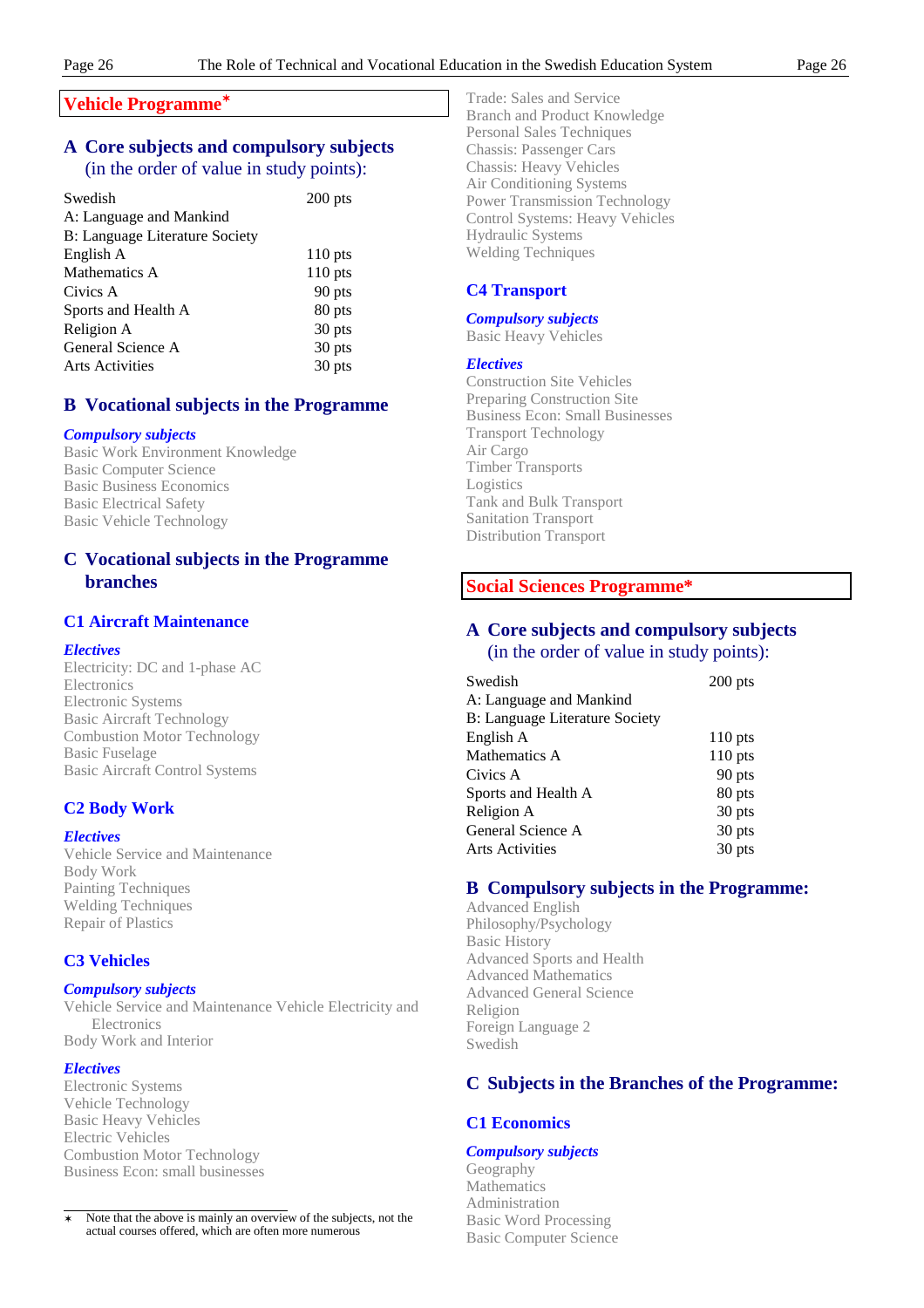Basic Business Economics Advanced Business Economics Basic Law

#### *Electives*

Foreign Language 3 Business Communication Business Comm: English Business Comm: French Business Comm: Spanish Business Comm: German Advanced Word Processing Business Econ: Small Businesses International Business Economics Marketing Accounting and Taxation Corporate Law

# **C2 Humanities**

#### *Subjects*

Advanced History Foreign Language 3 Latin + General Linguistics Foreign Language 4 **Civics** Advanced Studies: Humanities/Social Sciences

#### **C3 Social Sciences**

#### *Subjects*

Basic and Advanced Geography Further Advanced Mathematics Advanced History Advanced Civics Advanced Studies in the Humanities/Social Sciences

# **Science and Technology Programme**✶

# **A Core subjects and compulsory subjects** (in the order of value in study points):

| Swedish                               | $200$ pts |
|---------------------------------------|-----------|
| A: Language and Mankind               |           |
| <b>B: Language Literature Society</b> |           |
| English A                             | $110$ pts |
| Mathematics A                         | $110$ pts |
| Civics A                              | 90 pts    |
| Sports and Health A                   | 80 pts    |
| Religion A                            | 30 pts    |
| General Science A                     | 30 pts    |
| <b>Arts Activities</b>                | 30 pts    |

# **B Compulsory subjects in the Programme:**

Basic Biology English **Physics** Basic History Mathematics Advanced Mathematics Environmental Science Foreign Language 2 Basic Technology

### **C Subjects in the Branches of the Programme:**

#### **C1 Science**

#### *Subjects*

Advanced Biology Philosophy Advanced Sports and Health Advanced Chemistry Psychology

# **C2 Technology**

#### *Subjects*

Advanced Technology Further Advanced Technology

 $\overline{1}$ Note that the above is mainly an overview of the subjects, not the actual courses offered, which are often more numerous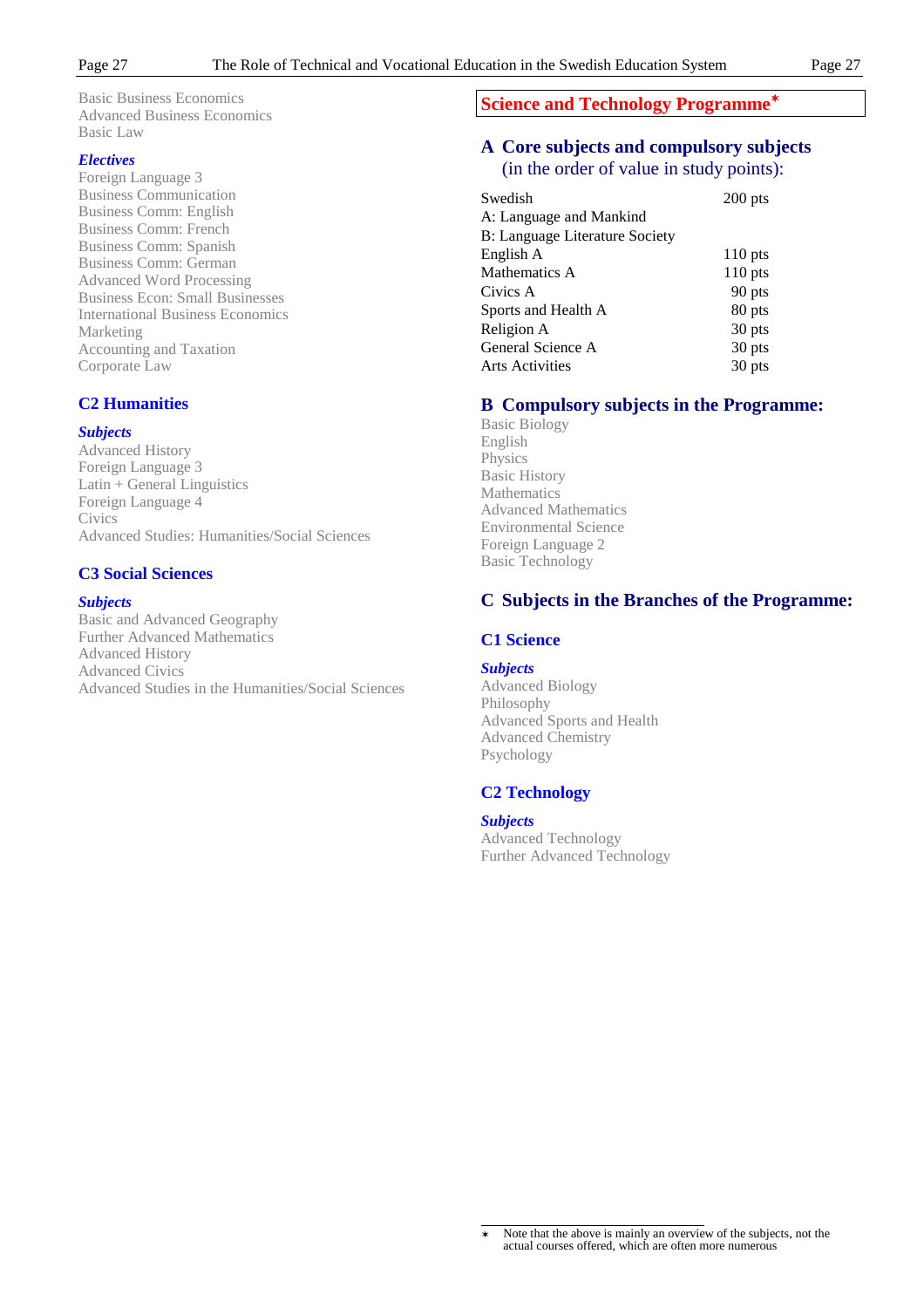# **Appendix II: Vehicle Programme Specification**

Required study points: 2,400 points of which 1,370 points in vocational subjects

# **A Core subjects and compulsory subjects** (in the order of value in study points):

| <b>Subject</b>         | <b>Course</b>                         | <b>Points</b> |
|------------------------|---------------------------------------|---------------|
| Swedish                | A: Language and Mankind               | 80            |
|                        | B: Language - Literature -<br>Society | 120           |
| English                | English A                             | 110           |
| <b>Mathematics</b>     | Mathematics A                         | 110           |
| Civics                 | Civics A                              | 90            |
| Sports and<br>Health   | Sports and Health A                   | 80            |
| Religion               | Religion A                            | 30            |
| Science                | General Science A                     | 30            |
| <b>Arts Activities</b> | <b>Arts Activities</b>                | 30            |

# **B Vocational courses within the Programme:**

### *Compulsory Subjects*

| <b>Subject</b>                       | <b>Course</b>                      | <b>Points</b> |
|--------------------------------------|------------------------------------|---------------|
| Work environ-<br>ment knowl-<br>edge | Work environment -<br>working life | 30            |
| Computer<br>Science                  | <b>Basic Computer Science</b>      | 30            |
| Electrical<br>Knowledge              | <b>Basic Electrical Safety</b>     | 30            |
| Vehicle Tech-<br>nology              | <b>Basic Vehicle Technology</b>    | 110           |
| <b>Business</b><br>Economics         | Business Economics A               | 30            |

# **C Vocational subjects within the Branches of the Programme:**

# **C1 Branch: Aircraft technology**

#### *Electives*

| <b>Subject</b>          | <b>Course</b>                                          | <b>Points</b> |
|-------------------------|--------------------------------------------------------|---------------|
| Electrical<br>Knowledge | $D.C. + 1$ -phase A.C.                                 | 90            |
| Electronics             | <b>Basic Electronics</b>                               | 40            |
|                         | Digital Technology                                     | 50            |
| Electronic<br>Systems   | <b>Flight Avionics</b>                                 | 70            |
|                         | Flight Avionics - Service and<br>Maintenance           | 90            |
| Aircraft<br>Technology  | Aircraft Technology - Basics                           | 90            |
|                         | Airplanes and Helicopters -<br>Service and Maintenance | 120           |
|                         | <b>Flight Systems Technology</b>                       | 155           |

| Combustion<br>Engine Tech. | Aircraft Engines - Basics                     | 90  |
|----------------------------|-----------------------------------------------|-----|
|                            | Aircraft Engines - Pistons and<br>gas turbine | 140 |
|                            | Aircraft Engines - Service and<br>Maintenance | 90  |
| Body and<br>Fuselage       | Aircraft - Basics                             |     |
|                            | Aircraft Technical<br>Maintenance             | 120 |
| Control<br>Systems         | <b>Aircraft Electrical Systems</b>            | 120 |

# **C2 Branch: Bodywork**

#### *Electives*

| <b>Subject</b>         | <b>Course</b>                           | <b>Points</b> |
|------------------------|-----------------------------------------|---------------|
| Vehicle<br>Technology  | Vehicle Service and<br>Maintenance      | 100           |
| Body                   | Body and Interior                       | 90            |
|                        | <b>Body Designs</b>                     | 70            |
|                        | Jointing Techniques                     | 200           |
|                        | Damage Inspection                       | 50            |
|                        | <b>Alignment Bench Techniques</b>       | 370           |
|                        | Alignment Techniques -<br><b>Basics</b> | 60            |
|                        | <b>Alignment Techniques</b>             | 130           |
| Painting<br>Techniques | Spray-painting - lacquering             | 175           |
|                        | <b>Repair of Plastics</b>               | 100           |
|                        | Science of Colour and<br><b>Nuances</b> | 75            |
|                        | <b>Vehicle Painting - Basics</b>        | 120           |
|                        | Vehicle Painting                        | 275           |
|                        | Painting - Heavy Vehicles               | 150           |
|                        | <b>Painting Systems</b>                 | 270           |
|                        | Lettering and Stencilling               | 30            |
| Welding<br>Technology  | Welding Techniques -<br>Auto Repair     | 150           |

# **C3 Branch: Vehicle Technology**

### *Compulsory Subjects*

| <b>Subject</b>        | <b>Course</b>                          | <b>Points</b> |
|-----------------------|----------------------------------------|---------------|
| Vehicle<br>Technology | Vehicle Service and<br>Maintenance     | 100           |
|                       | Vehicle Electricity and<br>Electronics | 160           |
| Body                  | Body and Interior                      | 90            |